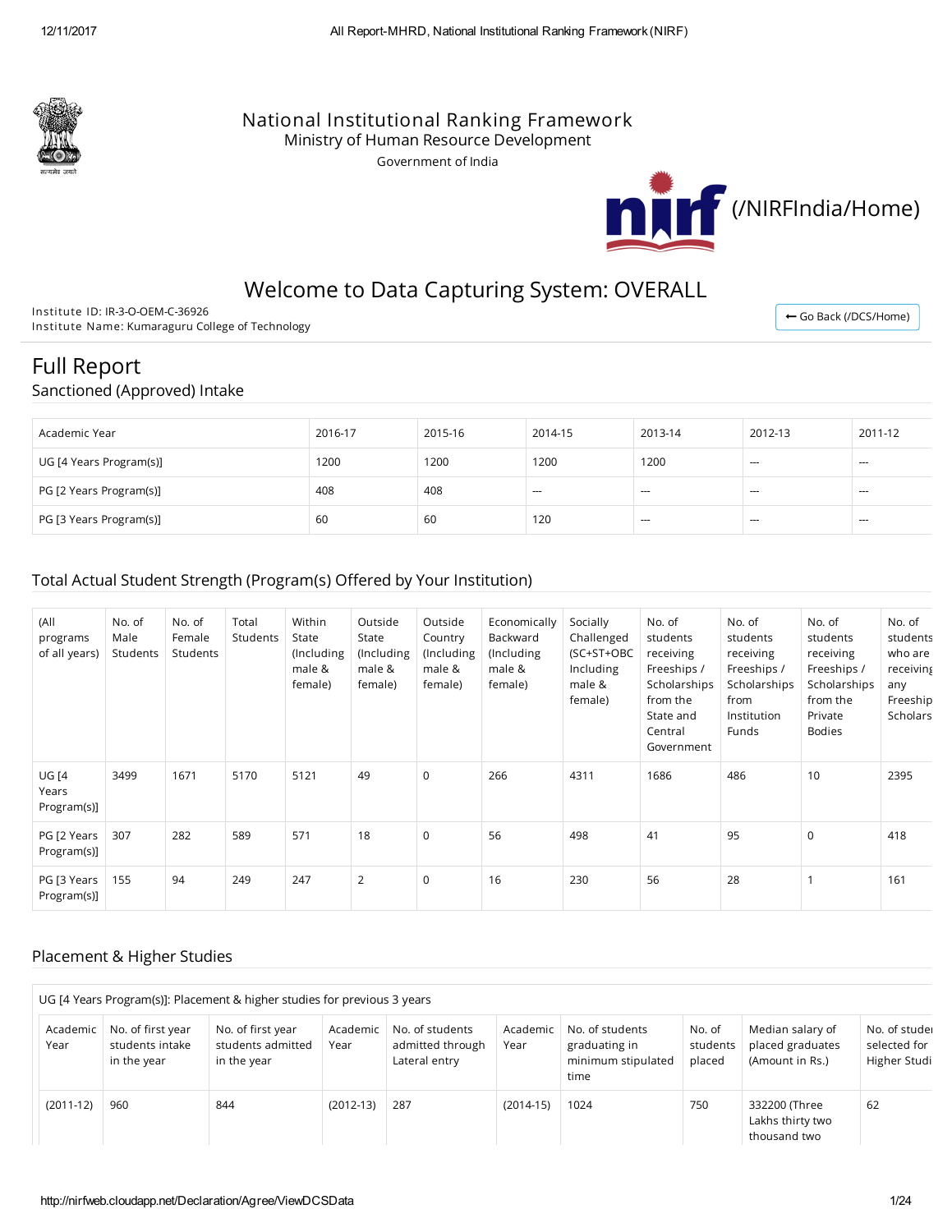|             |      |      |             |     |             |      |     | hundred)                                               |  |
|-------------|------|------|-------------|-----|-------------|------|-----|--------------------------------------------------------|--|
| $(2012-13)$ | 1087 | 1087 | $(2013-14)$ | 287 | $(2015-16)$ | 1164 | 958 | 380000 (Three lakhs   95<br>eighty thousand)           |  |
| $(2013-14)$ | 1200 | 1164 | $(2014-15)$ | 208 | $(2016-17)$ | 1194 | 993 | 375000 (Three lakhs   133<br>seventy five<br>thousand) |  |

#### PG [2 Years Program(s)]: Placement & higher studies for previous 3 years

| Academic<br>Year | No. of first year<br>students intake in the<br>year | No. of first year<br>students admitted in<br>the year | Academic<br>Year | No. of students graduating<br>in minimum stipulated time | No. of<br>students<br>placed | Median salary of placed<br>graduates (Amount in Rs.)         | No. of students<br>selected for Higher<br>Studies |
|------------------|-----------------------------------------------------|-------------------------------------------------------|------------------|----------------------------------------------------------|------------------------------|--------------------------------------------------------------|---------------------------------------------------|
| $(2013-14)$      | 417                                                 | 385                                                   | $(2014-15)$      | 348                                                      | 157                          | 348500 (Three lakhs forty<br>eight thousand five<br>hundred) | 0                                                 |
| $(2014-15)$      | 417                                                 | 370                                                   | $(2015-16)$      | 339                                                      | 140                          | 342500 (Three lakhs forty<br>two thousand five hundred)      | $\mathbf 0$                                       |
| $(2015-16)$      | 408                                                 | 304                                                   | $(2016-17)$      | 283                                                      | 143                          | 400000 (Four lakhs)                                          | 4                                                 |

#### PG [3 Years Program(s)]: Placement & higher studies for previous 3 years

| Academic<br>Year | No. of first year<br>students intake<br>in the year | No. of first year<br>students admitted<br>in the year | Academic<br>Year | No. of students<br>admitted through<br>Lateral entry | Academic<br>Year | No. of students<br>graduating in<br>minimum stipulated<br>time | No. of<br>students<br>placed | Median salary of<br>placed graduates<br>(Amount in Rs.) | No. of studer<br>selected for<br>Higher Studi |
|------------------|-----------------------------------------------------|-------------------------------------------------------|------------------|------------------------------------------------------|------------------|----------------------------------------------------------------|------------------------------|---------------------------------------------------------|-----------------------------------------------|
| $(2012-13)$      | 120                                                 | 106                                                   | $(2013-14)$      | 25                                                   | $(2014-15)$      | 122                                                            | 61                           | 354000 (Three<br>lakhs fifty four<br>thousand)          | 8                                             |
| $(2013-14)$      | 120                                                 | 91                                                    | $(2014-15)$      | 55                                                   | $(2015-16)$      | 139                                                            | 52                           | 335000 (Three<br>thirty five<br>thousand)               | 0                                             |
| $(2014-15)$      | 120                                                 | 55                                                    | $(2015-16)$      | 85                                                   | $(2016-17)$      | 102                                                            | 54                           | 382000 (Three<br>lakhs eighty two<br>thousand)          |                                               |

## Ph.D Student Details

| Ph.D (Student pursuing doctoral program till 2016-17; Students admitted in the academic year 2017-18 should no be entered here). |  |  |  |  |  |
|----------------------------------------------------------------------------------------------------------------------------------|--|--|--|--|--|
| <b>Total Students</b>                                                                                                            |  |  |  |  |  |
| Full Time                                                                                                                        |  |  |  |  |  |
| -95<br>Part Time                                                                                                                 |  |  |  |  |  |
|                                                                                                                                  |  |  |  |  |  |

## No. of Ph.D students graduated (including Integrated Ph.D) 2016-17 2015-16 2014-15 Full Time  $\begin{array}{c|c} \text{O} & \text{O} & \text{O} \end{array}$ Part Time  $\begin{array}{|c|c|c|c|c|}\n\hline\n & 4 & 2 & 3 \\
\hline\n\end{array}$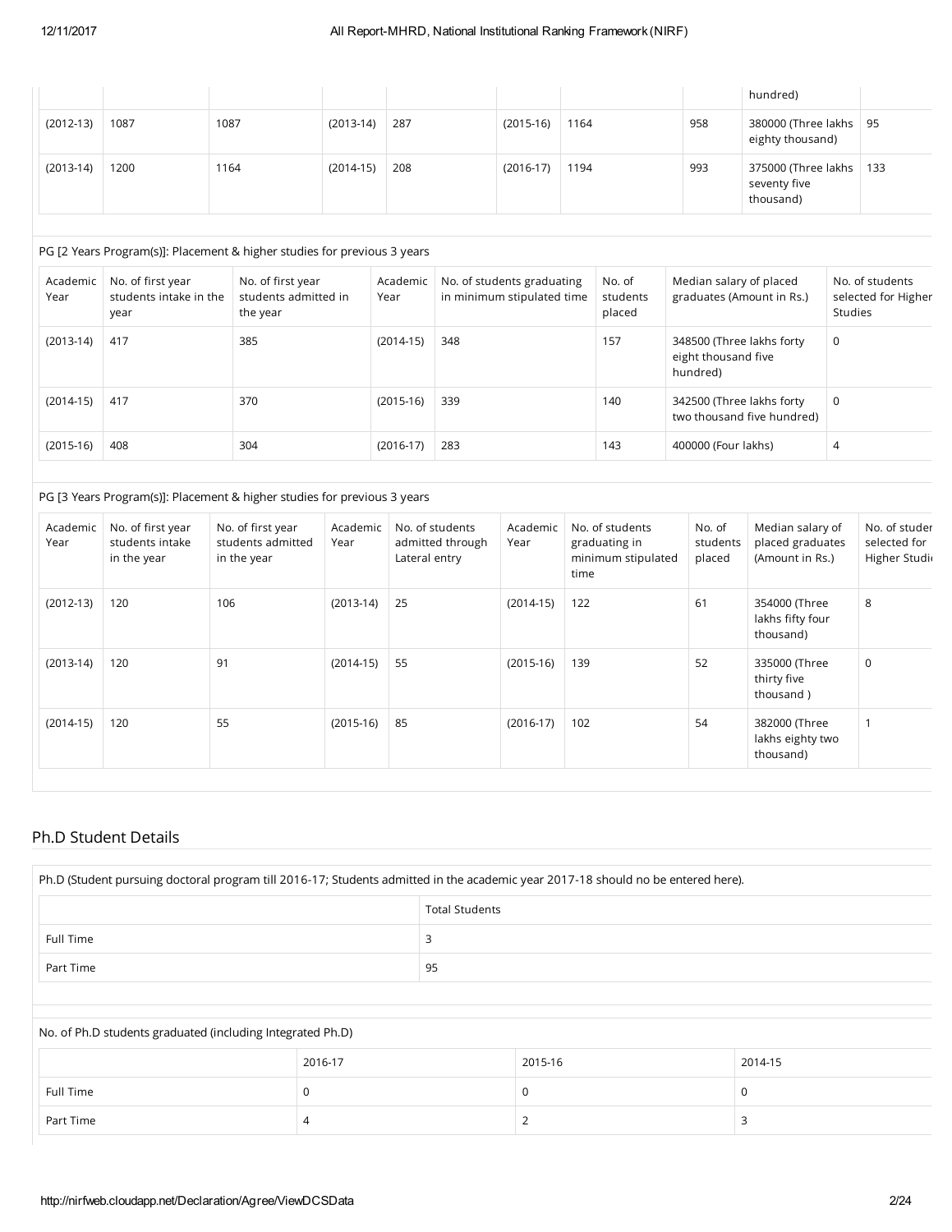## Financial Resources: Utilised Amount for the Capital & Operational expenditure for previous 3 years

| Financial Year                                                                                                                                      | 2016-17                                                                                                      | 2015-16                                                                                                   | 2014-15                                                                                                 |
|-----------------------------------------------------------------------------------------------------------------------------------------------------|--------------------------------------------------------------------------------------------------------------|-----------------------------------------------------------------------------------------------------------|---------------------------------------------------------------------------------------------------------|
|                                                                                                                                                     | <b>Utilised Amount</b>                                                                                       | Utilised Amount                                                                                           | Utilised Amount                                                                                         |
| Annual Capital Expenditure on Academic Activities and Resources (excluding expenditure on buildings)                                                |                                                                                                              |                                                                                                           |                                                                                                         |
| Library                                                                                                                                             | 2648185 (Twenty six lakhs forty<br>eight thousand one hundred<br>and eighty five)                            | 2300494 (Twenty three lakhs<br>four hundred and ninety four)                                              | 2799407 (Twenty seven lakhs<br>ninety nine thousand four<br>hundred and four)                           |
| New Equipment for Laboratories                                                                                                                      | 68253125 (Six Crores eighty two<br>lakhs fifty three thousand one<br>hundred and twenty five)                | 54160388 (Five Crores forty one<br>lakhs sixty thousand three<br>hundred and eighty eight)                | 66355385 (Six Crores sixty th<br>lakhs fifty five thousand thre<br>hundred and eighty five)             |
| <b>Engineering Workshops</b>                                                                                                                        | 15177367 (One crores fifty one<br>lakhs seventy seven thousand<br>three hundred and sixty seven)             | 3822547 (Thirty eight lakhs<br>twenty two thousand five<br>hundred and forty seven)                       | 2081966 (Twenty lakhs eight)<br>one thousand nine hundred<br>sixty six)                                 |
| Studios                                                                                                                                             | 1500892 (Fifteen lakhs and eight<br>hundred and ninety two)                                                  | 982000 (Nine Lakhs eighty two<br>thousand)                                                                | 1871000 (Eighteen lakhs and<br>seventy one thousand)                                                    |
| Other expenditure on creation of Capital Assets (excluding<br>expenditure on Land and Building)                                                     | 9292443 (Ninety one lakhs<br>twelve thousand four hundred<br>and forty three)                                | 32766290 (Three crores twenty<br>seven lakhs sixty six thousand<br>two hundred and ninety)                | 8312254 (Eighty three lakhs<br>twelve thousand two hundre<br>and fifty four)                            |
| Annual Operational Expenditure                                                                                                                      |                                                                                                              |                                                                                                           |                                                                                                         |
| Salaries (Teaching and Non Teaching staff)                                                                                                          | 335596793 (Thirty three crores<br>fifty five lakhs ninety six<br>thousand seven hundred and<br>ninety three) | 261695378 (Twenty six crores<br>sixteen lakhs ninety five<br>thousand three hundred and<br>seventy eight) | 236846865 (Twenty three cro<br>sixty eight lakhs forty six<br>thousand eight hundred and<br>sixty five) |
| Maintenance of Academic Infrastructure or consumables, other<br>running expenditures etc. (excluding maintenance of hostels and<br>allied services) | 203914591 (Twenty crores thrity<br>nine lakhs fourteen thousand<br>five hundred and ninety one)              | 179460965 (Seventeen Crores<br>ninety four lakhs sixty thousand<br>nine hundred and sixty five)           | 161936264 (Sixteen Crores<br>nineteen lakhs thirty six<br>thousand two hundred and s<br>four)           |
| Seminars/Conferences/Workshops                                                                                                                      | 3205209 (Thirty two lakhs five<br>thousand two hundred and<br>nine)                                          | 1402107 (Fourteen Lakhs two<br>thousand one hundred and<br>seven)                                         | 2084070 (Twenty lakhs eight)<br>four thousand and seventy)                                              |

## Earning From Patents(IPR)

| Financial Year                          | 2016-17               | 2015-16 | 2014-15 |
|-----------------------------------------|-----------------------|---------|---------|
| Earning From Patents (Amount in Rupees) | 3100000               | 0       |         |
| Enter Amount in Words                   | Thirty one lakhs only | zero    | zero    |

## Sponsored Research Details

| Financial Year                  | 2016-17 | 2015-16 | 2014-15 |
|---------------------------------|---------|---------|---------|
| Total no. of Sponsored Projects | 142     |         |         |
| Total no. of Funding Agencies   | 30      |         |         |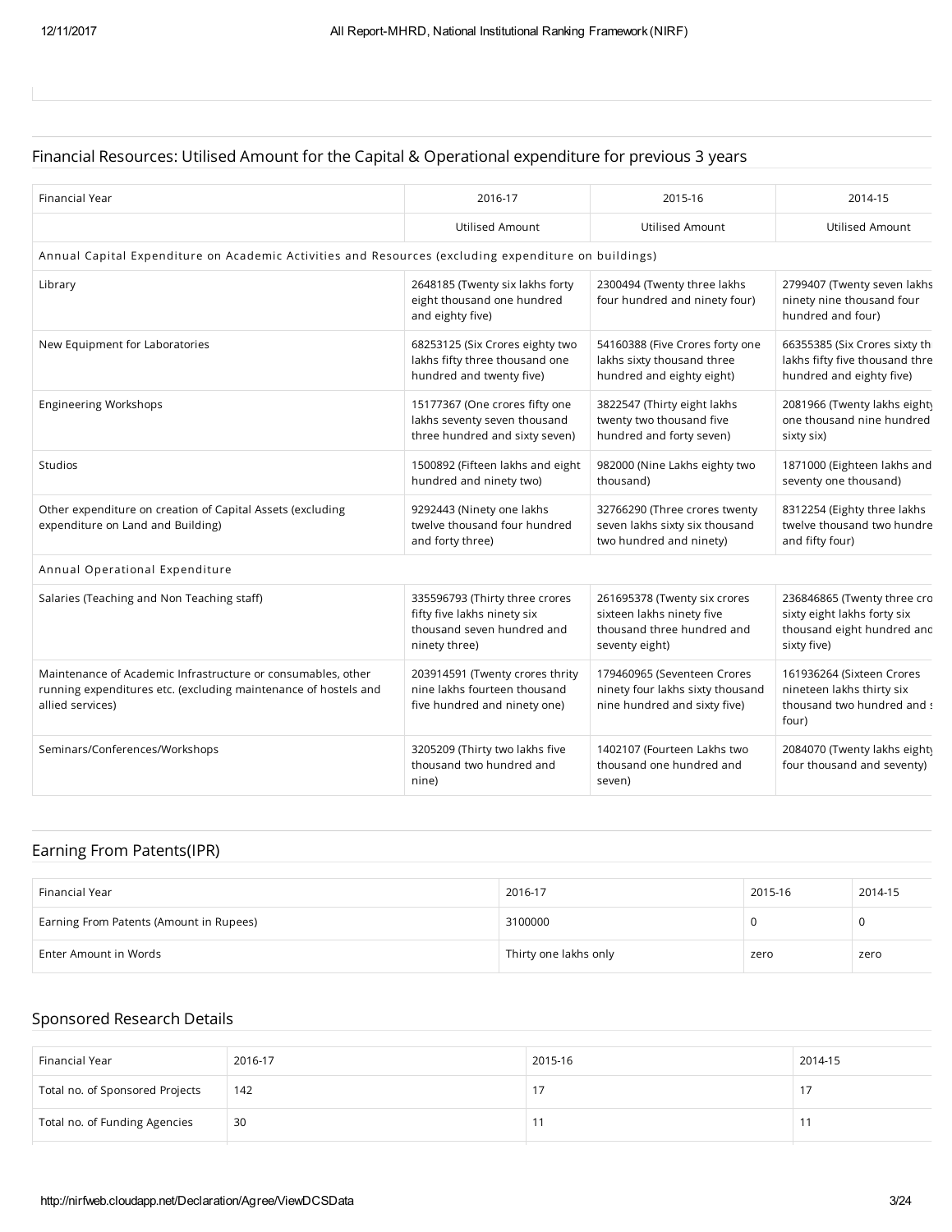| Total Amount Received (Amount in<br>Rupees) | 35651102                                            | 5528150                                    | 2259000                    |
|---------------------------------------------|-----------------------------------------------------|--------------------------------------------|----------------------------|
| Amount Received in Words                    | Three crores fifty six lakhs fifty one thousand one | Fifty Five lakhs twenty eight thousand one | Twenty two lakhs fifty nin |
|                                             | hundred and two                                     | hundred and fifty                          | thousand                   |

## Consultancy Project Details

| Financial Year                                     | 2016-17                                                                 | 2015-16                                                                          | 2014-15                                                            |
|----------------------------------------------------|-------------------------------------------------------------------------|----------------------------------------------------------------------------------|--------------------------------------------------------------------|
| Total no. of Consultancy<br>Projects               | 430                                                                     | 141                                                                              | 100                                                                |
| Total no. of Client<br>Organizations               | 217                                                                     | 118                                                                              | 93                                                                 |
| <b>Total Amount Received</b><br>(Amount in Rupees) | 20176691                                                                | 16785484                                                                         | 6889982                                                            |
| Amount Received in Words                           | Two crores one lakhs seventy six thousand<br>six hundred and ninety one | One crore sixty seven lakhs eighty five thousand<br>four hundred and eighty four | Sixty eight lakhs eighty nine thousand r<br>hundred and eighty two |

## Executive Development Programs (Minimum one year duration)

| Financial Year                              | 2016-17 | 2015-16 | 2014-15  |
|---------------------------------------------|---------|---------|----------|
| Total no. of Executive Development Programs | 0       |         | 0        |
| Total no. of Participants                   |         |         | $\Omega$ |
| Total Annual Earnings (Amount in Rupees)    | U       |         | 0        |
| Total Annual Earnings in Words              | Zero    | Zero    | Zero     |

## PCS Facilties: Facilities of physically challenged students

| . Do your institution buildings have Lifts/Ramps?                                                                                                           | Yes, in all the<br>buildings |
|-------------------------------------------------------------------------------------------------------------------------------------------------------------|------------------------------|
| 2. Do your institution have provision for walking aids, including wheel chairs and transportation from one building to another for handicapped<br>students? | Yes, in all the<br>buildings |
| 3. Do your institution buildings have specially designed toilets for handicapped students?                                                                  | Yes, in all the<br>buildings |

## Faculty Details

| Srno | Name    | Age | Designation         | Gender | Qualification | Experience<br>(In Months) | ls.<br>Associated<br>Last Year | Currently<br>working with<br>institution? | Joining<br>Date  | Leaving   Associa<br>Date | type   |
|------|---------|-----|---------------------|--------|---------------|---------------------------|--------------------------------|-------------------------------------------|------------------|---------------------------|--------|
|      | A Latha | 38  | Assistant Professor | Female | <b>MBA</b>    | 164                       | Yes                            | Yes                                       | $04-07-$<br>2013 | $\hspace{0.05cm} \cdots$  | Regula |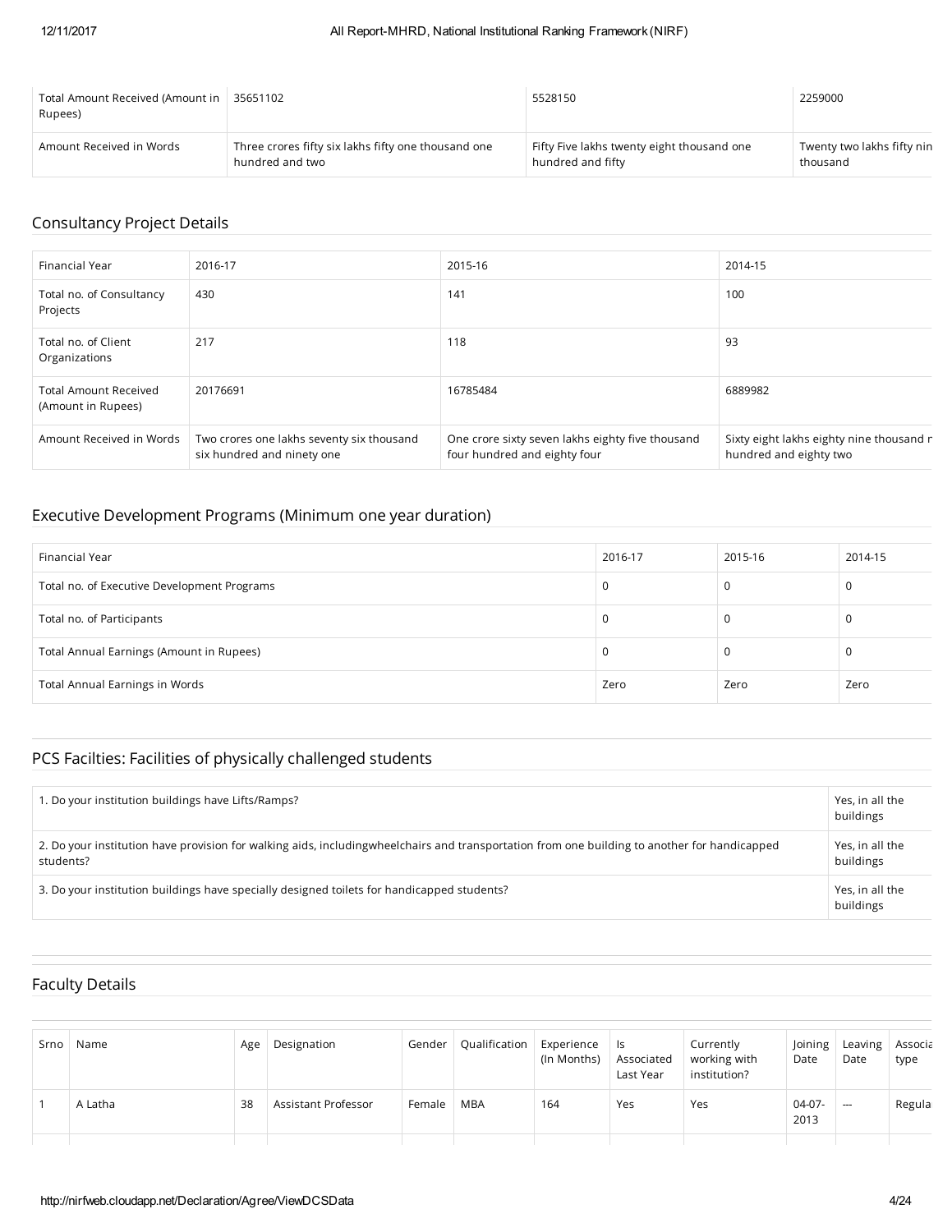| $\overline{2}$ | A Senthil Kumar        | 39 | Assistant Professor | Male   | Ph.D       | 182 | Yes | Yes | $01-07-$<br>2006    | $\overline{\phantom{a}}$ | Regula |
|----------------|------------------------|----|---------------------|--------|------------|-----|-----|-----|---------------------|--------------------------|--------|
| 3              | <b>ABIRAMI V</b>       | 36 | Assistant Professor | Female | M. Phil    | 135 | Yes | Yes | 28-02-<br>2011      | ---                      | Regula |
| 4              | AEZHISAI VALLAVI M S   | 34 | Assistant Professor | Female | M.E.       | 128 | Yes | No  | $11 - 06 -$<br>2007 | $16-05-$<br>2017         | Regula |
| 5              | AJAY V P               | 31 | Assistant Professor | Male   | M.E.       | 86  | Yes | Yes | $18 - 01 -$<br>2017 | ---                      | Regula |
| 6              | AKILA K                | 38 | Assistant Professor | Female | Ph.D       | 147 | Yes | Yes | $02 - 01 -$<br>2006 |                          | Regula |
| 7              | ALAGUMEENAAKSHI M      | 42 | Assistant Professor | Female | Ph.D       | 194 | Yes | Yes | 15-06-<br>2005      | ---                      | Regula |
| 8              | <b>ALAMELU M</b>       | 36 | Assistant Professor | Female | Ph.D       | 142 | Yes | Yes | 22-06-<br>2015      |                          | Regula |
| 9              | ALBERT PREMKUMER V     | 53 | Other               | Male   | Ph.D       | 290 | Yes | Yes | $11 - 08 -$<br>2004 | ---                      | Regula |
| 10             | ALLIN JOE D            | 27 | Assistant Professor | Male   | M.E.       | 51  | Yes | Yes | 22-07-<br>2013      | ---                      | Regula |
| 11             | AMALA JAYANTHI M       | 29 | Assistant Professor | Female | M. Phil    | 72  | Yes | Yes | 06-08-<br>2012      | ---                      | Regula |
| 12             | AMIRTHA GOWRI G        | 49 | Associate Professor | Female | Ph.D       | 337 | Yes | No  | $02 - 06 -$<br>1999 | $07-11-$<br>2016         | Regula |
| 13             | AMSAVENI A             | 40 | Associate Professor | Female | Ph.D       | 217 | Yes | Yes | $02 - 06 -$<br>2003 | ---                      | Regula |
| 14             | ANAND RAMANI           | 46 | Professor           | Male   | Ph.D       | 244 | Yes | No  | $01 - 06 -$<br>2016 | $30 - 11 -$<br>2016      | Regula |
| 15             | ANAND T                | 25 | Assistant Professor | Male   | M.E.       | 16  | Yes | Yes | $02 - 06 -$<br>2016 | ---                      | Regula |
| 16             | <b>ANANDHIT</b>        | 43 | Assistant Professor | Female | M.E.       | 214 | No  | No  | 15-06-<br>2013      | 25-06-<br>2016           | Regula |
| 17             | ANANTH K R             | 55 | Assistant Professor | Male   | M.Tech     | 399 | No  | Yes | 19-07-<br>2017      | $\overline{\phantom{a}}$ | Regula |
| 18             | ANBHUVIZHI R           | 33 | Assistant Professor | Female | M. Phil    | 105 | Yes | Yes | $11-03-$<br>2011    | --                       | Regula |
| 19             | ANDREW PON ABRAHAM J D | 35 | Assistant Professor | Male   | M.E.       | 112 | Yes | Yes | $10 - 01 -$<br>2013 | --                       | Regula |
| 20             | ANITA S                | 35 | Assistant Professor | Female | M.E.       | 85  | Yes | Yes | 22-06-<br>2015      | --                       | Regula |
| 21             | ANITH PREM MALARAVAN M | 37 | Assistant Professor | Male   | M. Phil    | 141 | Yes | Yes | 04-09-<br>2006      | ---                      | Regula |
| 22             | ANITHA N               | 31 | Assistant Professor | Female | M. Phil    | 61  | Yes | Yes | 23-06-<br>2017      | ---                      | Regula |
| 23             | Anshul Saxena          | 30 | Assistant Professor | Male   | <b>MBA</b> | 88  | No  | Yes | 06-06-<br>2016      | ---                      | Regula |
| 24             | ANUSH P                | 32 | Assistant Professor | Male   | M.E.       | 52  | Yes | Yes | 03-06-<br>2013      | --                       | Regula |
| 25             | ANUSHA K               | 37 | Assistant Professor | Female | M.E.       | 63  | Yes | Yes | 15-06-<br>2013      | --                       | Regula |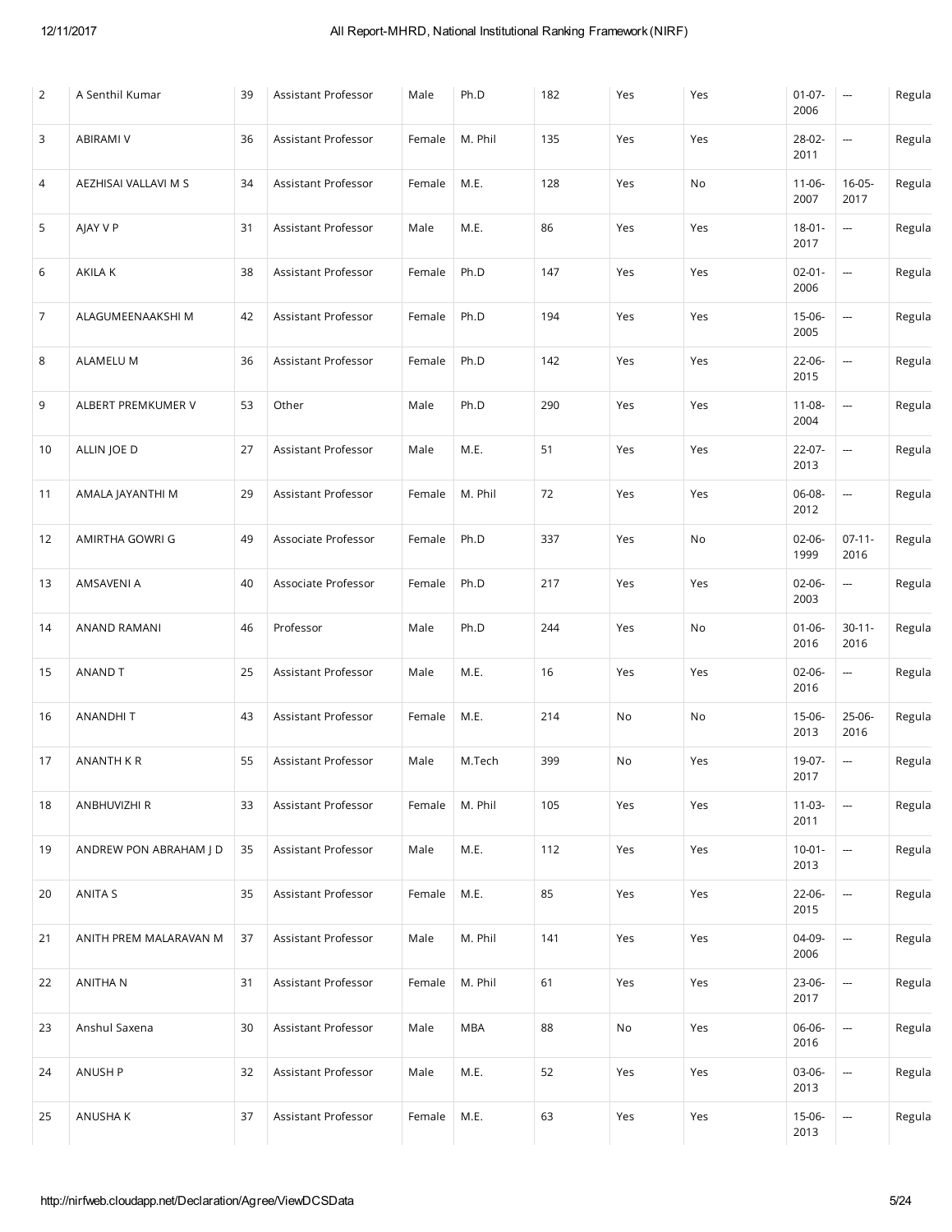| 26 | ANUSHREE G              | 33 | Assistant Professor | Female | M.E.      | 99  | Yes | Yes | 15-06-<br>2013      | ---                      | Regula |
|----|-------------------------|----|---------------------|--------|-----------|-----|-----|-----|---------------------|--------------------------|--------|
| 27 | ARANGANAYAGAM K R       | 33 | Assistant Professor | Male   | Ph.D      | 78  | Yes | Yes | $02-03-$<br>2011    | ---                      | Regula |
| 28 | ARIHARASUDHAN S         | 34 | Assistant Professor | Male   | M.Tech    | 122 | Yes | Yes | $11 - 05 -$<br>2011 | ---                      | Regula |
| 29 | ARIVUOLI D              | 42 | Assistant Professor | Female | M. Phil   | 200 | Yes | Yes | 05-08-<br>2009      | ---                      | Regula |
| 30 | AROKIA LAWRENCE VIJAY B | 37 | Assistant Professor | Male   | M. Phil   | 159 | Yes | Yes | $01 - 08 -$<br>2006 | ---                      | Regula |
| 31 | ARUL A R                | 37 | Assistant Professor | Male   | M.Sc(Phy) | 134 | Yes | Yes | $01 - 08 -$<br>2006 | ---                      | Regula |
| 32 | ARUL H                  | 29 | Assistant Professor | Male   | Ph.D      | 16  | Yes | Yes | $01 - 06 -$<br>2016 | $\overline{a}$           | Regula |
| 33 | ARUL PRAKASH R          | 29 | Assistant Professor | Male   | M.E.      | 76  | Yes | Yes | 27-06-<br>2011      | ---                      | Regula |
| 34 | ARUN A P                | 31 | Assistant Professor | Male   | Ph.D      | 104 | Yes | Yes | $16 - 05 -$<br>2011 | $\overline{a}$           | Regula |
| 35 | ARUN B                  | 27 | Assistant Professor | Male   | M.E.      | 45  | Yes | Yes | 28-06-<br>2017      | ---                      | Regula |
| 36 | ARUN K K                | 40 | Assistant Professor | Male   | M.Tech    | 177 | Yes | Yes | $11 - 06 -$<br>2007 | ---                      | Regula |
| 37 | ARUN KUMAR R            | 32 | Assistant Professor | Male   | M.E.      | 108 | Yes | Yes | 22-06-<br>2009      | ---                      | Regula |
| 38 | ARUN KUMAR S            | 26 | Assistant Professor | Male   | M.Tech    | 16  | Yes | Yes | 18-07-<br>2016      | --                       | Regula |
| 39 | ARUNA DEVI S            | 34 | Assistant Professor | Female | M. Phil   | 106 | Yes | Yes | 22-06-<br>2015      | --                       | Regula |
| 40 | ARUNACHALAM T           | 54 | Professor           | Male   | Ph.D      | 279 | Yes | Yes | $11-07-$<br>1994    | $\overline{a}$           | Regula |
| 41 | ARUNKUMAR S             | 25 | Assistant Professor | Male   | M.E.      | 27  | Yes | Yes | 06-07-<br>2015      | $\sim$                   | Regula |
| 42 | ARUNRAJ A               | 32 | Assistant Professor | Male   | M.Tech    | 111 | Yes | Yes | 19-08-<br>2009      | ---                      | Regula |
| 43 | ARVIND SINGH R          | 46 | Professor           | Male   | Ph.D      | 178 | Yes | Yes | 05-06-<br>2017      | --                       | Regula |
| 44 | ASHOKKUMAR R            | 34 | Assistant Professor | Male   | Ph.D      | 65  | Yes | Yes | 13-06-<br>2016      | $\overline{a}$           | Regula |
| 45 | <b>ASHWINI A METRI</b>  | 30 | Assistant Professor | Female | M.Tech    | 15  | Yes | Yes | 16-08-<br>2016      | --                       | Regula |
| 46 | ASWINI D                | 28 | Assistant Professor | Female | M.E.      | 64  | Yes | Yes | $01-06-$<br>2012    | --                       | Regula |
| 47 | ATHAPPAN V              | 40 | Assistant Professor | Male   | M.Tech    | 181 | Yes | Yes | 08-06-<br>2009      | --                       | Regula |
| 48 | AYYAPPAN P R            | 40 | Assistant Professor | Male   | M.E.      | 182 | Yes | Yes | $01-07-$<br>2009    | $\overline{a}$           | Regula |
| 49 | B L Lakshmi Meera       | 39 | Assistant Professor | Female | Ph.D      | 108 | Yes | Yes | 11-08-              | $\overline{\phantom{a}}$ | Regula |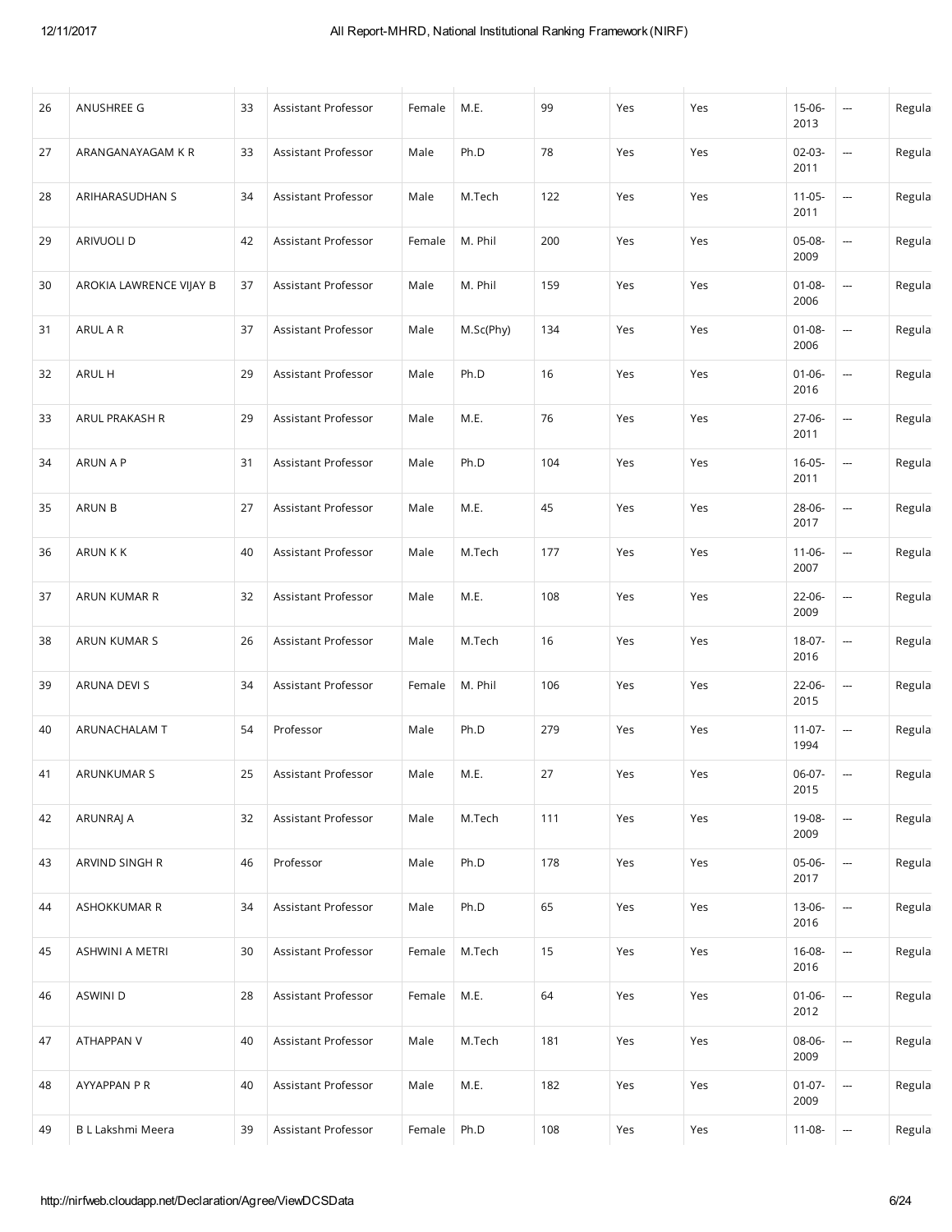|    |                         |    |                     |        |            |                |     |                              | 2014                |                          |          |
|----|-------------------------|----|---------------------|--------|------------|----------------|-----|------------------------------|---------------------|--------------------------|----------|
| 50 | <b>B</b> Poongodi       | 41 | Assistant Professor | Female | Ph.D       | 182            | Yes | Yes                          | $01 - 08 -$<br>2012 | ---                      | Regula   |
| 51 | <b>BABU PRASAD M</b>    | 46 | Assistant Professor | Male   | M.E.       | 285            | Yes | Yes                          | $01-07-$<br>2014    |                          | Regula   |
| 52 | <b>BALA MURUGAN M</b>   | 28 | Assistant Professor | Male   | M.E.       | 50             | Yes | Yes                          | 22-07-<br>2013      | ---                      | Regula   |
| 53 | <b>BALAJIK</b>          | 25 | Assistant Professor | Male   | M.E.       | $\overline{2}$ | Yes | Yes                          | 05-09-<br>2017      | ---                      | Regula   |
| 54 | <b>BALAJIM</b>          | 40 | Associate Professor | Male   | Ph.D       | 201            | Yes | Yes                          | $11-06-$<br>2007    | ---                      | Regula   |
| 55 | <b>BALAJI S</b>         | 29 | Assistant Professor | Male   | M.E.       | 75             | Yes | Yes                          | $01-07-$<br>2011    | $\overline{\phantom{a}}$ | Regula   |
| 56 | <b>BALAJI V R</b>       | 31 | Assistant Professor | Male   | M.E.       | 87             | Yes | Yes                          | $01-07-$<br>2013    | $\frac{1}{2}$            | Regula   |
| 57 | <b>BALAMURUGAN R</b>    | 47 | Assistant Professor | Male   | Ph.D       | 261            | Yes | Yes                          | $29-10-$<br>2003    | ---                      | Regula   |
| 58 | BALASUBRAMANIAN S       | 54 | Associate Professor | Male   | Ph.D       | 350            | Yes | Yes                          | 03-05-<br>2017      | ---                      | Regula   |
| 59 | <b>BARANIDHARAN S</b>   | 31 | Assistant Professor | Male   | Ph.D       | 77             | No  | Yes                          | $17-07-$<br>2017    | ---                      | Regula   |
| 60 | <b>BASKAR R</b>         | 50 | Associate Professor | Male   | Ph.D       | 256            | Yes | Yes                          | $01 - 06 -$<br>2006 | $\frac{1}{2}$            | Regula   |
| 61 | <b>BASKARAN K R</b>     | 49 | Associate Professor | Male   | Ph.D       | 325            | Yes | Yes                          | 10-06-<br>1998      | ---                      | Regula   |
| 62 | <b>BETTY P</b>          | 31 | Assistant Professor | Female | M.E.       | 88             | Yes | Yes                          | 18-04-<br>2011      | ---                      | Regula   |
| 63 | BHAARATHI DHURAI        | 48 | Professor           | Female | Ph.D       | 307            | Yes | Yes                          | 18-03-<br>1996      | ---                      | Regula   |
| 64 | <b>BHANUREKHA V</b>     | 44 | Associate Professor | Female | Ph.D       | 232            | Yes | Yes                          | $01-07-$<br>1999    | ---                      | Regula   |
| 65 | BHARATHI M              | 42 | Professor           | Female | Ph.D       | 221            | Yes | Yes                          | 13-08-<br>2014      | --                       | Regula   |
| 66 | <b>BHARATHI PRIYA C</b> | 36 | Assistant Professor | Female | M.E.       | 151            | Yes | Yes                          | 18-07-<br>2016      | --                       | Regula   |
| 67 | <b>BHASKAR S</b>        | 53 | Associate Professor | Male   | M.E.       | 326            | Yes | Yes                          | $10 - 06 -$<br>1991 |                          | Regula   |
| 68 | <b>BOOPATHY S</b>       | 26 | Assistant Professor | Male   | M.E.       | 28             | Yes | $\operatorname{\mathsf{No}}$ | $01 - 06 -$<br>2016 | 25-05-<br>2017           | Regula   |
| 69 | CHANDRAKALA D           | 48 | Professor           | Female | Ph.D       | 327            | Yes | Yes                          | $01 - 03 -$<br>2001 | --                       | Regula   |
| 70 | CHANDRAKUMAR S          | 48 | Assistant Professor | Male   | <b>MFA</b> | 245            | Yes | Yes                          | $14-07-$<br>1999    | --                       | Regula   |
| 71 | CHANDRASEKARAN P        | 40 | Assistant Professor | Male   | M.Tech     | 161            | Yes | Yes                          | 23-06-<br>2008      |                          | Regula   |
| 72 | Chandrasekhar           | 63 | Other               | Male   | Ph.D       | 456            | Yes | No                           | $01 - 02 -$<br>2017 | $31-05-$<br>2017         | Visiting |
|    |                         |    |                     |        |            |                |     |                              |                     |                          |          |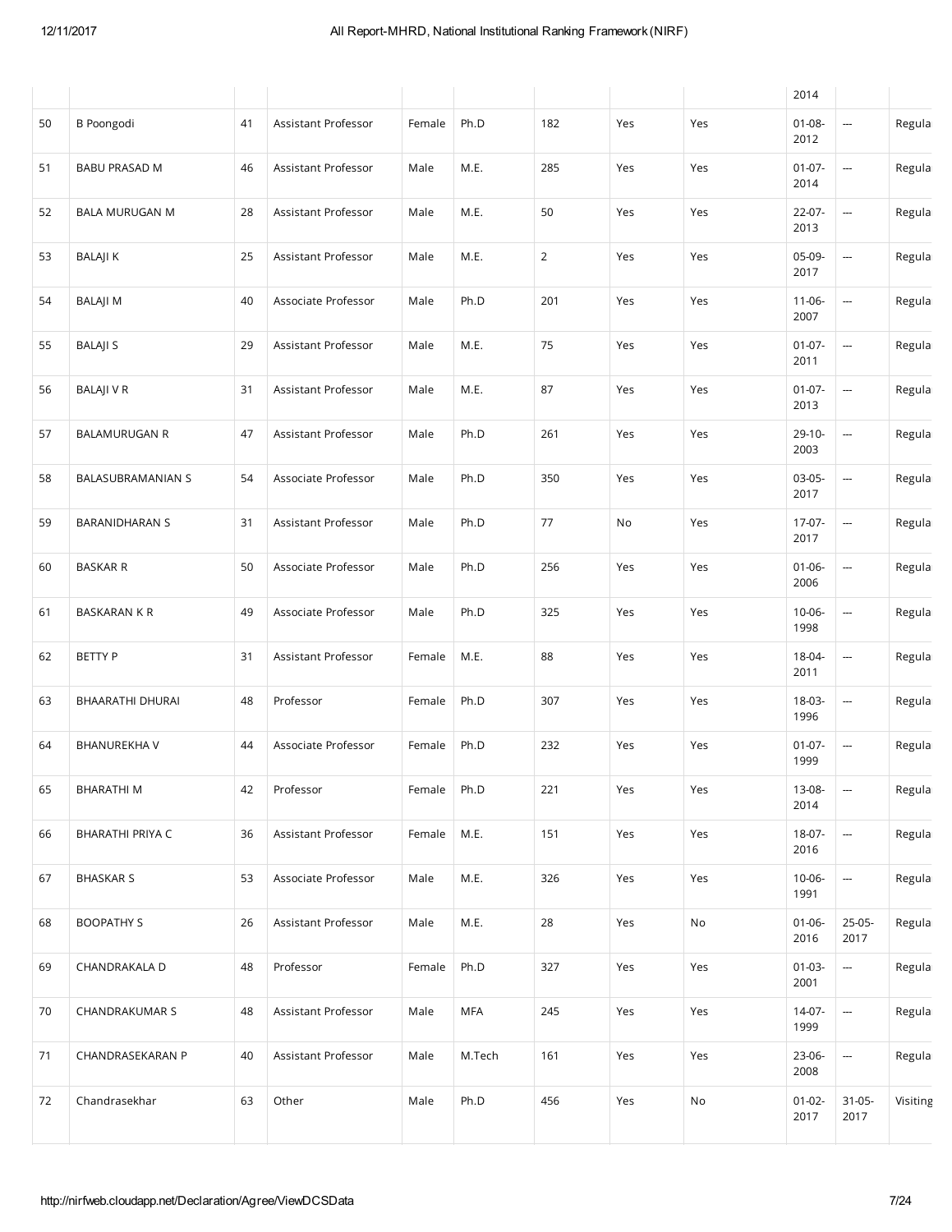| 73 | <b>CHANDRUS M</b>       | 28 | Assistant Professor | Male   | M.E.       | 48  | Yes | Yes | 06-04-<br>2015      | $\cdots$                 | Regula |
|----|-------------------------|----|---------------------|--------|------------|-----|-----|-----|---------------------|--------------------------|--------|
| 74 | CYNTHIA J               | 44 | Associate Professor | Female | Ph.D       | 256 | Yes | Yes | $15-07-$<br>2002    | ---                      | Regula |
| 75 | DANIEL S                | 56 | Assistant Professor | Male   | Ph.D       | 359 | Yes | Yes | 03-06-<br>2013      | ---                      | Regula |
| 76 | DARSHAN KUMAR J         | 33 | Assistant Professor | Male   | M.Tech     | 91  | Yes | Yes | $03-11-$<br>2010    | ---                      | Regula |
| 77 | DARWIN R                | 34 | Assistant Professor | Male   | M.E.       | 99  | Yes | Yes | 08-06-<br>2009      | ---                      | Regula |
| 78 | DAVID S                 | 28 | Assistant Professor | Male   | M.E.       | 52  | Yes | Yes | 21-08-<br>2015      | ---                      | Regula |
| 79 | DEVADOSS K              | 61 | Professor           | Male   | Ph.D       | 394 | Yes | Yes | $19 - 11 -$<br>1984 | ---                      | Regula |
| 80 | <b>DEVAKI P</b>         | 50 | Professor           | Female | Ph.D       | 326 | Yes | Yes | 15-06-<br>1992      |                          | Regula |
| 81 | DEVAN P D               | 30 | Assistant Professor | Male   | M.E.       | 28  | Yes | Yes | 22-06-<br>2015      | --                       | Regula |
| 82 | <b>DEVILAKSHMI R</b>    | 57 | Other               | Female | M. Phil    | 286 | Yes | Yes | $21 - 01 -$<br>2013 | ---                      | Regula |
| 83 | DHANABAL L              | 46 | Assistant Professor | Male   | <b>MCA</b> | 229 | Yes | Yes | 30-08-<br>2012      | ---                      | Regula |
| 84 | DHINAKARAN M            | 52 | Associate Professor | Male   | Ph.D       | 354 | Yes | Yes | $06-10-$<br>2005    | ---                      | Regula |
| 85 | DHIVYA J                | 32 | Assistant Professor | Female | M. Phil    | 117 | Yes | Yes | 18-06-<br>2012      | ---                      | Regula |
| 86 | DHIVYA PRABA R          | 32 | Assistant Professor | Female | M.E.       | 112 | Yes | Yes | $01-07-$<br>2009    | ---                      | Regula |
| 87 | DINESH KUMAR V          | 36 | Assistant Professor | Male   | M.E.       | 159 | Yes | Yes | 23-06-<br>2008      | ---                      | Regula |
| 88 | DINESH S                | 26 | Assistant Professor | Male   | M.E.       | 40  | Yes | Yes | $04-05-$<br>2015    | $\overline{\phantom{a}}$ | Regula |
| 89 | DINESHKUMAR T           | 27 | Assistant Professor | Male   | M.E.       | 27  | Yes | Yes | 22-06-<br>2015      | ---                      | Regula |
| 90 | EBENEZER JACOB DHAS D S | 28 | Assistant Professor | Male   | M.E.       | 48  | No  | No  | $02-07-$<br>2012    | 28-06-<br>2016           | Regula |
| 91 | ESWARAMOORTHI P         | 52 | Professor           | Male   | Ph.D       | 270 | Yes | Yes | $05-12-$<br>1994    | ---                      | Regula |
| 92 | EZHILARASI A            | 41 | Assistant Professor | Female | M. Phil    | 207 | Yes | Yes | $01 - 07 -$<br>2013 | $\overline{\phantom{a}}$ | Regula |
| 93 | EZHILARASI M            | 49 | Professor           | Female | Ph.D       | 328 | Yes | Yes | 03-04-<br>2014      | $\overline{\phantom{a}}$ | Regula |
| 94 | FRANCIS JENCY X         | 28 | Assistant Professor | Female | M.E.       | 64  | Yes | Yes | $11-06-$<br>2012    | $\overline{\phantom{a}}$ | Regula |
| 95 | G K Suresh              | 46 | Professor           | Male   | <b>MBA</b> | 265 | Yes | Yes | 08-05-<br>2017      | --                       | Regula |
| 96 | <b>GANDHIMATHI A</b>    | 51 | Associate Professor | Female | Ph.D       | 117 | Yes | Yes | $11-06-$            | --                       | Regula |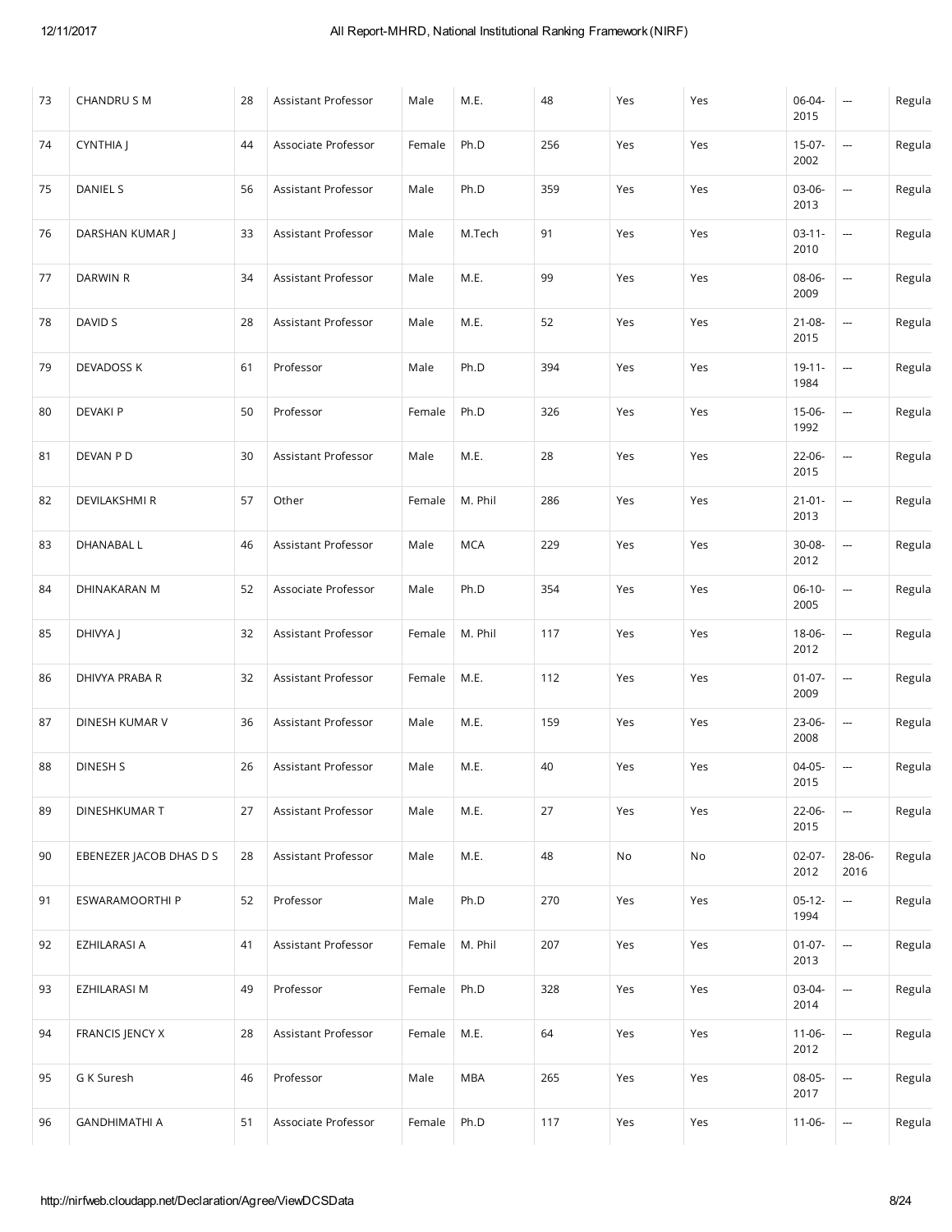|     |                         |    |                     |        |            |     |     |                              | 2009                |                          |          |
|-----|-------------------------|----|---------------------|--------|------------|-----|-----|------------------------------|---------------------|--------------------------|----------|
| 97  | <b>GAYATHRIV</b>        | 49 | Associate Professor | Female | Ph.D       | 228 | Yes | Yes                          | $02 - 06 -$<br>2016 | ---                      | Regula   |
| 98  | <b>GEETHA M C S</b>     | 37 | Assistant Professor | Female | M. Phil    | 153 | Yes | Yes                          | 09-08-<br>2007      | ---                      | Regula   |
| 99  | <b>GEETHA V</b>         | 48 | Professor           | Female | Ph.D       | 296 | Yes | Yes                          | $01 - 06 -$<br>2001 | ---                      | Regula   |
| 100 | <b>GEETHAKARTHI A</b>   | 40 | Associate Professor | Female | Ph.D       | 235 | Yes | Yes                          | $02-05-$<br>2017    | ---                      | Regula   |
| 101 | <b>GEETHAMANOHARI B</b> | 32 | Assistant Professor | Female | M.Tech     | 100 | Yes | Yes                          | 22-06-<br>2009      | ---                      | Regula   |
| 102 | GIREESH KUMAR J         | 29 | Assistant Professor | Male   | M.Tech     | 40  | Yes | Yes                          | 09-06-<br>2014      | ---                      | Regula   |
| 103 | <b>GIRIDHARAN PK</b>    | 51 | Professor           | Male   | Ph.D       | 297 | Yes | Yes                          | 05-07-<br>2012      | $\frac{1}{2}$            | Regula   |
| 104 | <b>GOVINDARAJU S</b>    | 55 | Professor           | Male   | M.E.       | 363 | Yes | Yes                          | 20-06-<br>1997      | ---                      | Regula   |
| 105 | <b>GOWTHAMI PRIYA P</b> | 27 | Assistant Professor | Female | M.E.       | 39  | Yes | Yes                          | 09-06-<br>2014      | ---                      | Regula   |
| 106 | HAMEED IBRAHIM S        | 46 | Assistant Professor | Male   | <b>MCA</b> | 263 | Yes | Yes                          | 05-06-<br>2000      | ---                      | Regula   |
| 107 | HARI PRASATH L          | 30 | Assistant Professor | Male   | M.Tech     | 73  | Yes | Yes                          | 22-06-<br>2015      | ---                      | Regula   |
| 108 | <b>HARIDOSS V</b>       | 40 | Assistant Professor | Male   | Ph.D       | 156 | No  | No                           | $02 - 01 -$<br>2007 | 25-06-<br>2016           | Regula   |
| 109 | HARISHANKAR M K         | 29 | Assistant Professor | Male   | M.Tech     | 16  | Yes | No                           | $01-09-$<br>2016    | 25-04-<br>2017           | Regula   |
| 110 | <b>HEMAR</b>            | 31 | Assistant Professor | Female | Ph.D       | 101 | Yes | Yes                          | $07-10-$<br>2014    | $\overline{\phantom{a}}$ | Regula   |
| 111 | <b>HEMALATHA R</b>      | 39 | Associate Professor | Female | M.E.       | 188 | Yes | Yes                          | 05-06-<br>2002      | --                       | Regula   |
| 112 | <b>HYACINTH PINK</b>    | 65 | Professor           | Female | Ph.D       | 462 | Yes | Yes                          | $01 - 11 -$<br>2017 | --                       | Regula   |
| 113 | <b>INBAKUMAR S</b>      | 39 | Assistant Professor | Male   | M. Phil    | 123 | Yes | Yes                          | $18 - 01 -$<br>2010 | ---                      | Regula   |
| 114 | <b>ISWARYA T</b>        | 26 | Assistant Professor | Female | M.Tech     | 36  | Yes | $\operatorname{\mathsf{No}}$ | $06-10-$<br>2016    | $12-07-$<br>2017         | Regula   |
| 115 | JAI SINGH W             | 39 | Assistant Professor | Male   | Ph.D       | 196 | Yes | Yes                          | 15-07-<br>2013      | $\overline{\phantom{a}}$ | Regula   |
| 116 | JALAJA JAYALAKSHMI V    | 38 | Assistant Professor | Female | <b>MCA</b> | 157 | Yes | Yes                          | 23-06-<br>2008      | ---                      | Regula   |
| 117 | JALAJAA D               | 43 | Assistant Professor | Female | M. Phil    | 120 | Yes | Yes                          | 07-03-<br>2011      | --                       | Regula   |
| 118 | JAMUNA M                | 27 | Assistant Professor | Female | M.E.       | 28  | Yes | Yes                          | 24-06-<br>2015      | --                       | Regula   |
| 119 | Janavi Reddy Puli       | 32 | Other               | Female | <b>MBA</b> | 127 | Yes | No                           | $08 - 01 -$<br>2017 | $30 - 01 -$<br>2017      | Visiting |
|     |                         |    |                     |        |            |     |     |                              |                     |                          |          |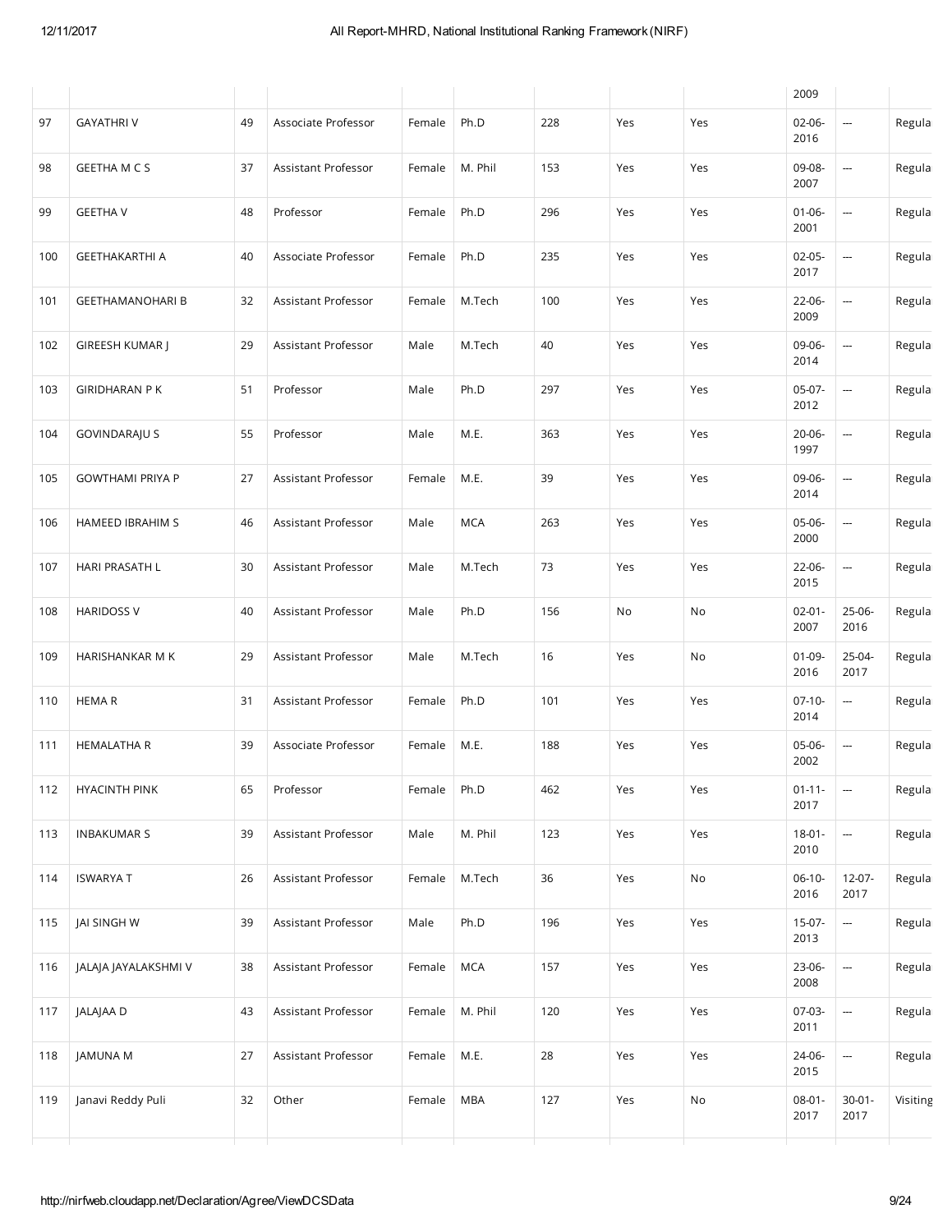| 120 | JASMINE K                | 35 | Assistant Professor | Female | M.E.       | 138 | Yes | Yes | 03-03-<br>2011      | ---                      | Regula |
|-----|--------------------------|----|---------------------|--------|------------|-----|-----|-----|---------------------|--------------------------|--------|
| 121 | JASPAR VINITHA SUNDARI T | 24 | Assistant Professor | Female | M.Tech     | 17  | Yes | Yes | 13-06-<br>2016      | --                       | Regula |
| 122 | JAYAKANTHAN N            | 41 | Assistant Professor | Male   | M. Phil    | 203 | Yes | Yes | 24-06-<br>2005      | ---                      | Regula |
| 123 | JAYALAKSHMI S            | 42 | Professor           | Female | Ph.D       | 155 | Yes | Yes | 05-06-<br>2017      | $\hspace{0.05cm} \cdots$ | Regula |
| 124 | JEBA N                   | 29 | Assistant Professor | Female | M.E.       | 70  | Yes | Yes | 09-06-<br>2014      | --                       | Regula |
| 125 | JEEVA B                  | 33 | Assistant Professor | Male   | M.Tech     | 113 | Yes | Yes | $24 - 11 -$<br>2014 | ---                      | Regula |
| 126 | JESUMI A                 | 28 | Assistant Professor | Female | M.Tech     | 59  | Yes | No  | $10 - 12 -$<br>2015 | $09-12-$<br>2016         | Regula |
| 127 | JEYA DAISY I             | 36 | Assistant Professor | Female | M.E.       | 147 | Yes | Yes | $28 - 12 -$<br>2007 | ---                      | Regula |
| 128 | JOHN ALEXIS S            | 49 | Professor           | Male   | Ph.D       | 320 | Yes | Yes | $01-09-$<br>2014    | --                       | Regula |
| 129 | <b>JYOTHI S</b>          | 30 | Assistant Professor | Female | M. Phil    | 27  | Yes | Yes | 22-06-<br>2015      | --                       | Regula |
| 130 | K Senthamarai Kannan     | 47 | Assistant Professor | Male   | <b>MBA</b> | 320 | Yes | Yes | 17-06-<br>2010      | --                       | Regula |
| 131 | KALAISELVI A             | 36 | Assistant Professor | Female | M.E.       | 163 | Yes | Yes | 28-06-<br>2010      | ---                      | Regula |
| 132 | KALAISELVI R             | 40 | Assistant Professor | Female | M.E.       | 217 | Yes | Yes | 22-06-<br>2015      | --                       | Regula |
| 133 | KALAPRIYA K              | 37 | Assistant Professor | Female | Ph.D       | 73  | Yes | Yes | $09 - 01 -$<br>2013 | --                       | Regula |
| 134 | <b>KALIAPPAN S</b>       | 35 | Assistant Professor | Male   | M.E.       | 123 | Yes | Yes | 24-02-<br>2011      | ---                      | Regula |
| 135 | KANAGARAJ G              | 30 | Assistant Professor | Male   | M.E.       | 60  | Yes | Yes | 21-09-<br>2012      | ---                      | Regula |
| 136 | <b>KANAGARAJ S</b>       | 37 | Assistant Professor | Male   | M.E.       | 146 | Yes | Yes | 23-06-<br>2008      | --                       | Regula |
| 137 | KANDASAMY V              | 42 | Associate Professor | Male   | Ph.D       | 211 | Yes | Yes | $22 - 11 -$<br>2002 | $\overline{\phantom{a}}$ | Regula |
| 138 | <b>KANMANI P</b>         | 39 | Assistant Professor | Female | M.E.       | 140 | Yes | No  | $19-10-$<br>2009    | 06-09-<br>2016           | Regula |
| 139 | <b>KANNAN P</b>          | 25 | Other               | Male   | B.E        | 40  | No  | Yes | 03-08-<br>2017      | ---                      | Regula |
| 140 | <b>KANNAN R</b>          | 34 | Assistant Professor | Male   | Ph.D       | 108 | Yes | Yes | $01 - 06 -$<br>2016 | --                       | Regula |
| 141 | Kannan V                 | 52 | Professor           | Male   | Ph.D       | 350 | Yes | Yes | 17-08-<br>2012      | --                       | Regula |
| 142 | KARTHI KUMAR R           | 27 | Assistant Professor | Male   | M.E.       | 51  | Yes | Yes | 22-07-<br>2013      | --                       | Regula |
| 143 | <b>KARTHI P</b>          | 27 | Assistant Professor | Male   | M.Tech     | 40  | Yes | Yes | $01-12-$            | $\overline{\phantom{a}}$ | Regula |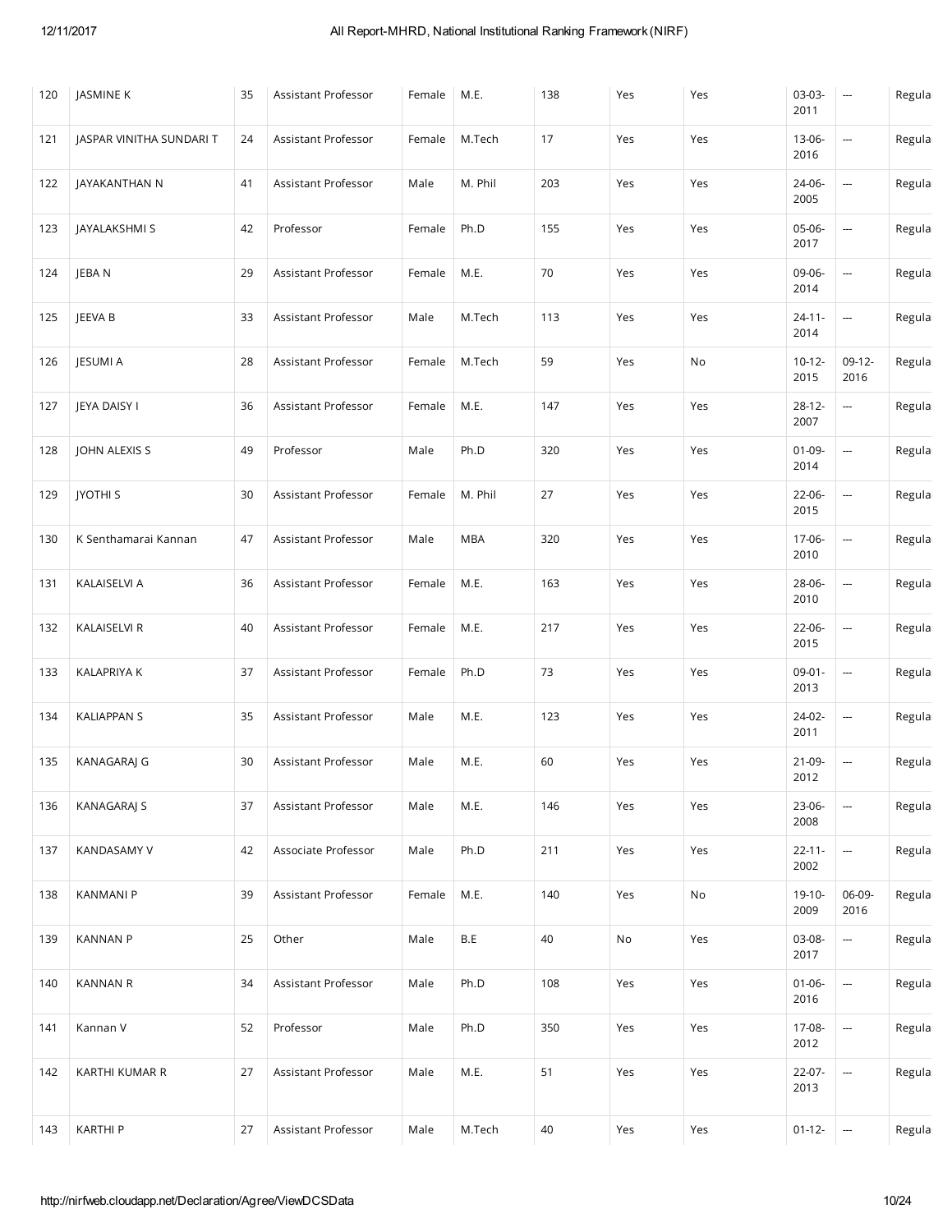|     |                      |    |                     |        |            |     |     |     | 2014                |                          |          |
|-----|----------------------|----|---------------------|--------|------------|-----|-----|-----|---------------------|--------------------------|----------|
| 144 | <b>KARTHIK K</b>     | 33 | Assistant Professor | Male   | M. Phil    | 103 | Yes | Yes | 09-02-<br>2009      | ---                      | Regula   |
| 145 | <b>KARTHIK S</b>     | 29 | Assistant Professor | Male   | M.E.       | 66  | Yes | Yes | 15-06-<br>2013      | $\frac{1}{2}$            | Regula   |
| 146 | <b>KARTHIK T</b>     | 30 | Assistant Professor | Male   | M.E.       | 62  | Yes | Yes | $02-07-$<br>2012    | ---                      | Regula   |
| 147 | <b>KARTHIKA K</b>    | 25 | Assistant Professor | Female | M.E.       | 26  | Yes | Yes | 12-08-<br>2015      | ---                      | Regula   |
| 148 | <b>KARTHIKA V T</b>  | 25 | Assistant Professor | Female | M.E.       | 27  | Yes | No  | 29-06-<br>2015      | $09-12-$<br>2016         | Regula   |
| 149 | KARTHIKEYAN G        | 30 | Assistant Professor | Male   | M.E.       | 75  | Yes | Yes | 09-06-<br>2014      | ---                      | Regula   |
| 150 | KARTHIKEYAN R        | 32 | Assistant Professor | Male   | M.E.       | 99  | Yes | Yes | 08-06-<br>2009      | ---                      | Regula   |
| 151 | <b>KARTHIKEYAN S</b> | 30 | Assistant Professor | Male   | M.E.       | 76  | Yes | Yes | 22-06-<br>2012      | --                       | Regula   |
| 152 | KARUNAMOORTHY B      | 38 | Assistant Professor | Male   | Ph.D       | 193 | Yes | Yes | $11 - 06 -$<br>2007 | ---                      | Regula   |
| 153 | Karunanidhi M        | 50 | Other               | Male   | B.Sc.      | 301 | Yes | No  | $27 - 12 -$<br>2016 | $05-01-$<br>2017         | Visiting |
| 154 | KARUPPUSAMY T        | 50 | Assistant Professor | Male   | M.E.       | 99  | Yes | Yes | $27-10-$<br>2015    | $\overline{\phantom{a}}$ | Regula   |
| 155 | KATHIRVEL K          | 34 | Assistant Professor | Male   | <b>MCA</b> | 86  | Yes | Yes | $03-12-$<br>2014    | --                       | Regula   |
| 156 | KATHIRVELU S         | 53 | Professor           | Male   | Ph.D       | 377 | No  | Yes | 10-08-<br>2017      | ---                      | Regula   |
| 157 | KAVI KUMAR S         | 31 | Assistant Professor | Male   | M.Tech     | 28  | Yes | No  | $02-06-$<br>2015    | $30 - 11 -$<br>2016      | Regula   |
| 158 | KAVITHA C            | 28 | Assistant Professor | Female | Ph.D       | 56  | Yes | Yes | 14-06-<br>2017      | ---                      | Regula   |
| 159 | KAVITHA K            | 42 | Professor           | Female | Ph.D       | 242 | Yes | Yes | $21-07-$<br>1997    | --                       | Regula   |
| 160 | <b>KAVITHA R</b>     | 37 | Associate Professor | Female | Ph.D       | 174 | Yes | Yes | 07-06-<br>2004      |                          | Regula   |
| 161 | KAVITHA R K          | 41 | Assistant Professor | Female | Ph.D       | 219 | Yes | Yes | 28-06-<br>2000      | ---                      | Regula   |
| 162 | KAVITHA S            | 40 | Assistant Professor | Female | M.Tech     | 164 | Yes | Yes | 23-06-<br>2008      | $\overline{\phantom{a}}$ | Regula   |
| 163 | KAVITHA S            | 40 | Assistant Professor | Female | M.E.       | 142 | Yes | Yes | $03-12-$<br>2008    | ---                      | Regula   |
| 164 | KIRUBAKARAN R        | 28 | Assistant Professor | Male   | M.E.       | 54  | Yes | Yes | 09-06-<br>2014      | --                       | Regula   |
| 165 | <b>KIRUTHIKA S</b>   | 30 | Assistant Professor | Female | M.E.       | 60  | Yes | Yes | 31-08-<br>2017      | $\overline{\phantom{a}}$ | Regula   |
| 166 | <b>KISHORE R</b>     | 25 | Assistant Professor | Male   | M.E.       | 32  | Yes | Yes | 12-06-<br>2015      | ---                      | Regula   |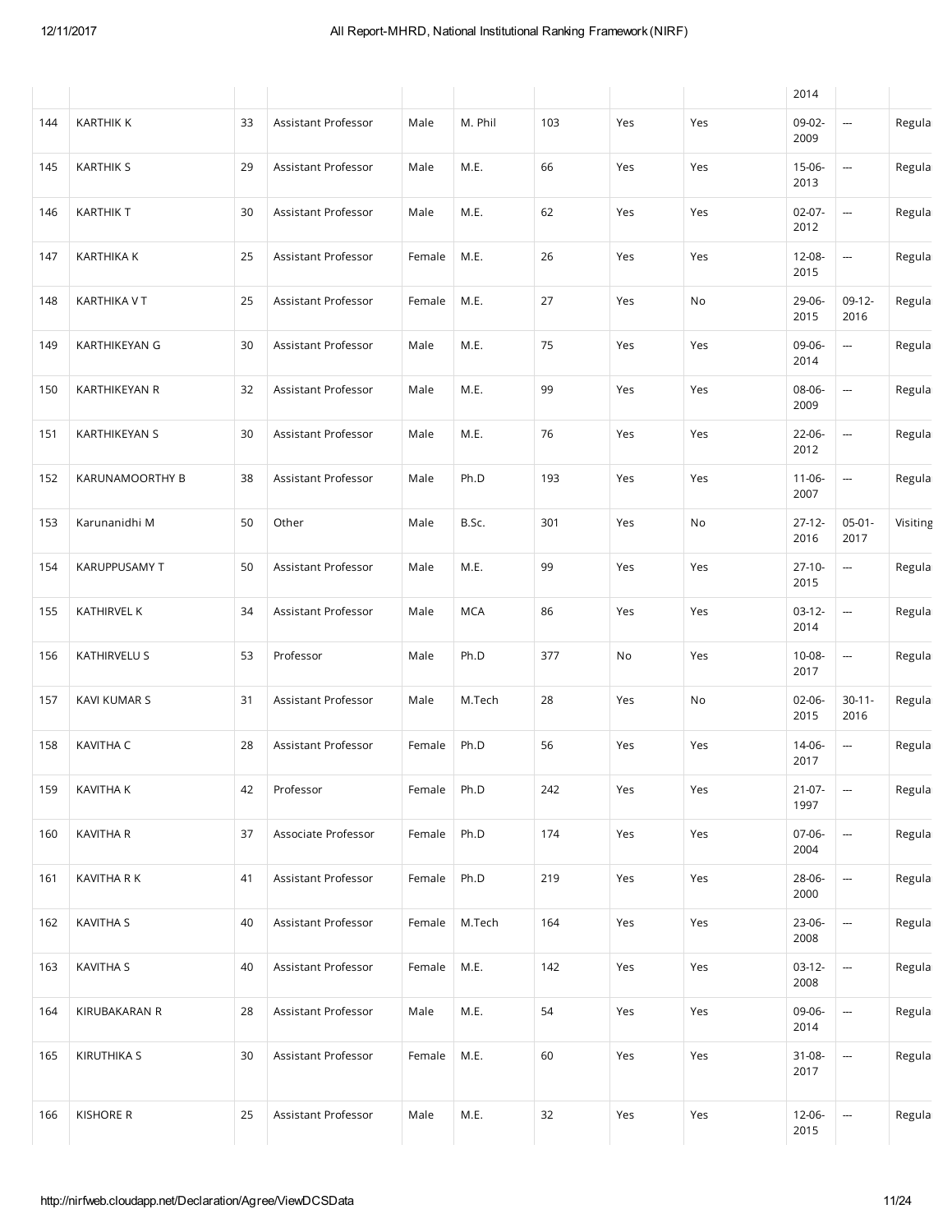| 167 | <b>KRISHNA MOORTHY R</b> | 37 | Assistant Professor                                 | Male   | Ph.D            | 147 | Yes | Yes | 10-09-<br>2007      | ---                      | Regula   |
|-----|--------------------------|----|-----------------------------------------------------|--------|-----------------|-----|-----|-----|---------------------|--------------------------|----------|
| 168 | KRISHNAMOORTHI K         | 33 | Assistant Professor                                 | Male   | M.E.            | 99  | Yes | Yes | $01 - 06 -$<br>2012 | $\frac{1}{2}$            | Regula   |
| 169 | Krishnamurthy B          | 59 | Other                                               | Male   | M.Sc.           | 397 | Yes | No  | $01-12-$<br>2016    | $31 - 01 -$<br>2017      | Visiting |
| 170 | <b>KRISHNAMURTHY V</b>   | 48 | Other                                               | Male   | Ph.D            | 303 | Yes | Yes | $23-12-$<br>2009    | ---                      | Regula   |
| 171 | <b>KRISHNAVENI V</b>     | 37 | Assistant Professor                                 | Female | Ph.D            | 189 | Yes | Yes | $01 - 04 -$<br>2004 | ---                      | Regula   |
| 172 | <b>KRITHIKA S</b>        | 37 | Assistant Professor                                 | Female | M.E.            | 135 | Yes | Yes | $15-06-$<br>2013    | $\hspace{0.05cm}$        | Regula   |
| 173 | <b>KUMAR R S</b>         | 55 | Dean / Principal /<br>Director / Vice<br>Chancellor | Male   | Ph.D            | 377 | Yes | Yes | $15-07-$<br>2013    | ---                      | Regula   |
| 174 | <b>KUMARAN S</b>         | 26 | Assistant Professor                                 | Male   | M.E.            | 28  | Yes | Yes | $02 - 06 -$<br>2015 | $\overline{a}$           | Regula   |
| 175 | <b>KUMARAVEL K</b>       | 30 | Assistant Professor                                 | Male   | Ph.D            | 23  | Yes | Yes | 26-04-<br>2017      | ---                      | Regula   |
| 176 | <b>KUMARESAN A</b>       | 28 | Assistant Professor                                 | Male   | M.E.            | 40  | Yes | Yes | 09-06-<br>2014      | ---                      | Regula   |
| 177 | KUMARESAN K              | 38 | Assistant Professor                                 | Male   | Ph.D            | 112 | Yes | Yes | 09-07-<br>2008      | ---                      | Regula   |
| 178 | LAKSHMANAN K S           | 56 | Assistant Professor                                 | Male   | M.Tech          | 379 | Yes | Yes | 27-08-<br>2014      | ---                      | Regula   |
| 179 | LAKSHMI PRIYA S R        | 23 | Assistant Professor                                 | Female | <b>NET</b>      | 16  | Yes | Yes | 09-06-<br>2016      | ---                      | Regula   |
| 180 | Lakshmi S                | 32 | Assistant Professor                                 | Female | <b>MBA</b>      | 76  | Yes | Yes | $01 - 07 -$<br>2014 | ---                      | Regula   |
| 181 | LATHA L                  | 44 | Associate Professor                                 | Female | Ph.D            | 257 | Yes | Yes | $11 - 12 -$<br>2000 | ---                      | Regula   |
| 182 | LISA MARY THOMAS         | 27 | Assistant Professor                                 |        | Female   M.Tech | 49  | Yes | Yes | $11-06-$<br>2014    |                          | Regula   |
| 183 | M Deepa                  | 38 | Assistant Professor                                 | Female | <b>MBA</b>      | 170 | Yes | Yes | 05-08-<br>2011      | $\overline{\phantom{a}}$ | Regula   |
| 184 | M Kirupa Priyadarsini    | 38 | Associate Professor                                 | Female | Ph.D            | 178 | Yes | Yes | 06-06-<br>2011      | ---                      | Regula   |
| 185 | MAGUDAPATHI P            | 29 | Assistant Professor                                 | Male   | M.E.            | 63  | Yes | Yes | 12-06-<br>2012      | --                       | Regula   |
| 186 | MAHALAKSHMI R            | 42 | Assistant Professor                                 | Female | M. Phil         | 137 | Yes | Yes | 23-08-<br>2007      | ---                      | Regula   |
| 187 | MAHALAKSHMI R            | 51 | Professor                                           | Female | Ph.D            | 328 | Yes | Yes | $07-12-$<br>2015    | --                       | Regula   |
| 188 | MAHESWARI K              | 37 | Assistant Professor                                 | Female | M. Phil         | 147 | Yes | Yes | 19-06-<br>2013      | --                       | Regula   |
| 189 | <b>MAITHILI P</b>        | 31 | Assistant Professor                                 | Female | M.E.            | 74  | Yes | Yes | 20-06-<br>2011      | --                       | Regula   |
|     |                          |    |                                                     |        |                 |     |     |     |                     |                          |          |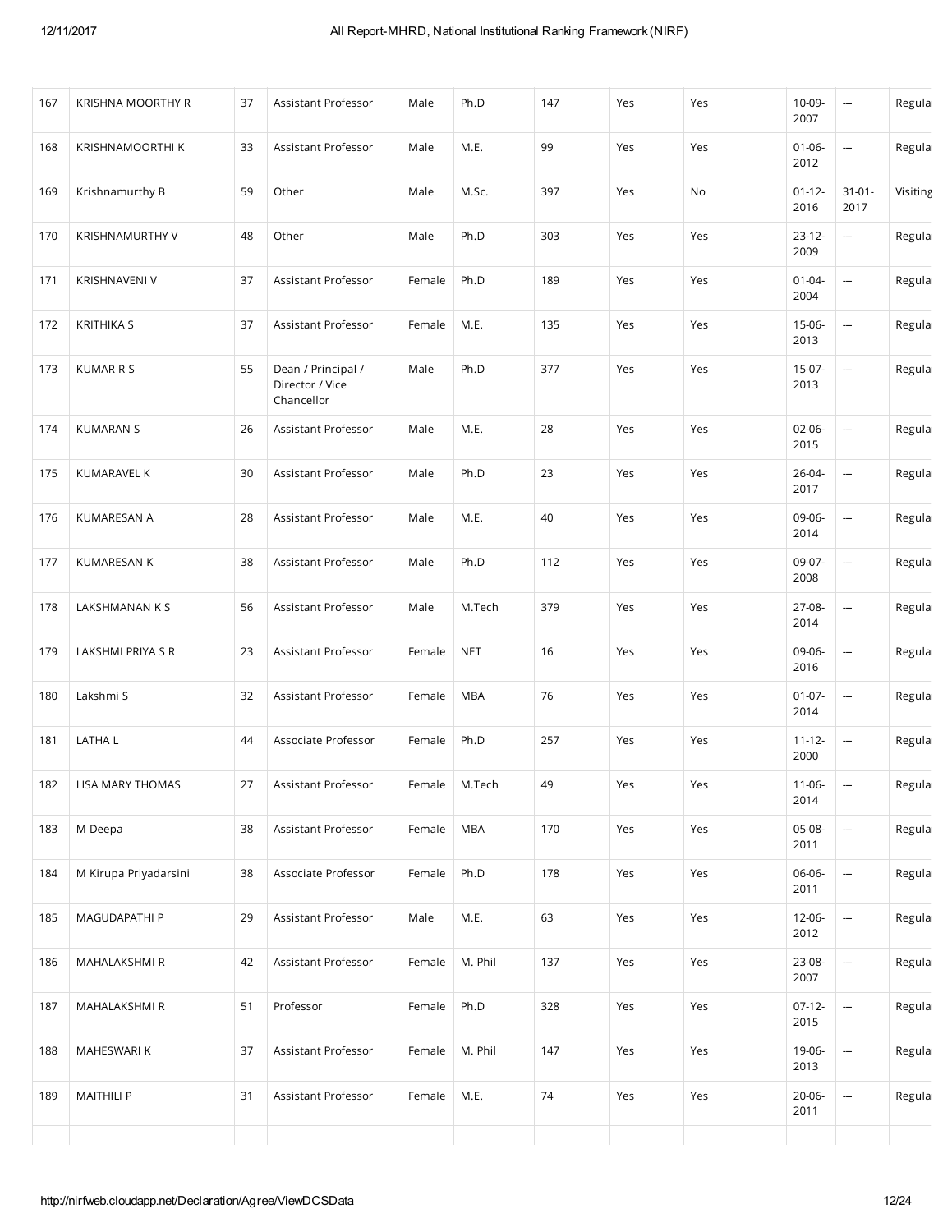| 190 | MALARVIZHI K         | 46 | Professor           | Female | Ph.D    | 279 | Yes | Yes | 08-06-<br>2016      | ---                      | Regula |
|-----|----------------------|----|---------------------|--------|---------|-----|-----|-----|---------------------|--------------------------|--------|
| 191 | MANIKANDA PRASATH K  | 28 | Assistant Professor | Male   | M.E.    | 41  | Yes | Yes | 09-06-<br>2016      | ---                      | Regula |
| 192 | MANIKANDAN G         | 31 | Assistant Professor | Male   | M.E.    | 86  | Yes | No  | $30 - 06 -$<br>2010 | $10 - 01 -$<br>2017      | Regula |
| 193 | MANIKANTAN M         | 41 | Assistant Professor | Male   | Ph.D    | 222 | Yes | Yes | $01 - 11 -$<br>2000 | $\overline{\phantom{a}}$ | Regula |
| 194 | MANIMARAN D R        | 36 | Assistant Professor | Male   | M.E.    | 158 | Yes | Yes | $01 - 11 -$<br>2006 | ---                      | Regula |
| 195 | MANIMEKALAI V        | 29 | Assistant Professor | Female | M.E.    | 77  | Yes | Yes | $01-06-$<br>2011    | ---                      | Regula |
| 196 | <b>MANIVEL R</b>     | 52 | Professor           | Male   | Ph.D    | 366 | Yes | Yes | $03 - 01 -$<br>2014 | ---                      | Regula |
| 197 | MANIVELMURALIDARAN V | 34 | Assistant Professor | Male   | M.Tech  | 116 | Yes | Yes | 23-05-<br>2011      | ---                      | Regula |
| 198 | MANJU R              | 36 | Assistant Professor | Female | M.E.    | 114 | Yes | Yes | $11-02-$<br>2008    | ---                      | Regula |
| 199 | MARUDHACHALAM R      | 45 | Assistant Professor | Male   | Ph.D    | 240 | Yes | Yes | $01 - 08 -$<br>2003 | ---                      | Regula |
| 200 | Mary Cherian         | 52 | Professor           | Female | Ph.D    | 347 | Yes | Yes | 06-06-<br>2011      | ---                      | Regula |
| 201 | MATHAN KUMAR M       | 27 | Assistant Professor | Male   | M.Tech  | 51  | Yes | Yes | 26-06-<br>2015      | ---                      | Regula |
| 202 | MAYILDURAI R         | 38 | Assistant Professor | Male   | M. Phil | 181 | Yes | Yes | 24-07-<br>2002      | ---                      | Regula |
| 203 | MEENA K              | 40 | Assistant Professor | Female | Ph.D    | 181 | Yes | Yes | $01 - 08 -$<br>2007 | ---                      | Regula |
| 204 | MEENA PRIYA C        | 28 | Assistant Professor | Female | M.Tech  | 16  | Yes | No  | $16 - 06 -$<br>2016 | 09-05-<br>2017           | Regula |
| 205 | MEENAPRIYADARSHINI S | 35 | Assistant Professor | Female | M. Phil | 135 | Yes | Yes | 23-07-<br>2007      | ---                      | Regula |
| 206 | MOHAN KUMAR R S      | 31 | Assistant Professor | Male   | M.E.    | 84  | Yes | Yes | 09-06-<br>2014      | ---                      | Regula |
| 207 | MOHANA SUNDARAM N    | 29 | Assistant Professor | Male   | M.E.    | 70  | Yes | Yes | 22-06-<br>2015      | ---                      | Regula |
| 208 | <b>MOHANRAJ M</b>    | 39 | Assistant Professor | Male   | Ph.D    | 196 | Yes | Yes | $11 - 06 -$<br>2007 | ---                      | Regula |
| 209 | MOHANRAJ S G         | 34 | Assistant Professor | Male   | Ph.D    | 139 | Yes | Yes | 18-07-<br>2012      | ---                      | Regula |
| 210 | MURUGANANTHAM V R    | 49 | Associate Professor | Male   | Ph.D    | 312 | Yes | Yes | $01 - 06 -$<br>2006 | ---                      | Regula |
| 211 | MURUGESAN K          | 30 | Assistant Professor | Male   | M.E.    | 51  | Yes | Yes | $01-07-$<br>2013    | ---                      | Regula |
| 212 | MUTHUKUMAR S         | 28 | Assistant Professor | Male   | M.Tech  | 48  | Yes | Yes | $01 - 10 -$<br>2013 | ---                      | Regula |
| 213 | MUTHUKUMARAN P       | 34 | Assistant Professor | Male   | M.Tech  | 110 | Yes | Yes | 17-07-              | ---                      | Regula |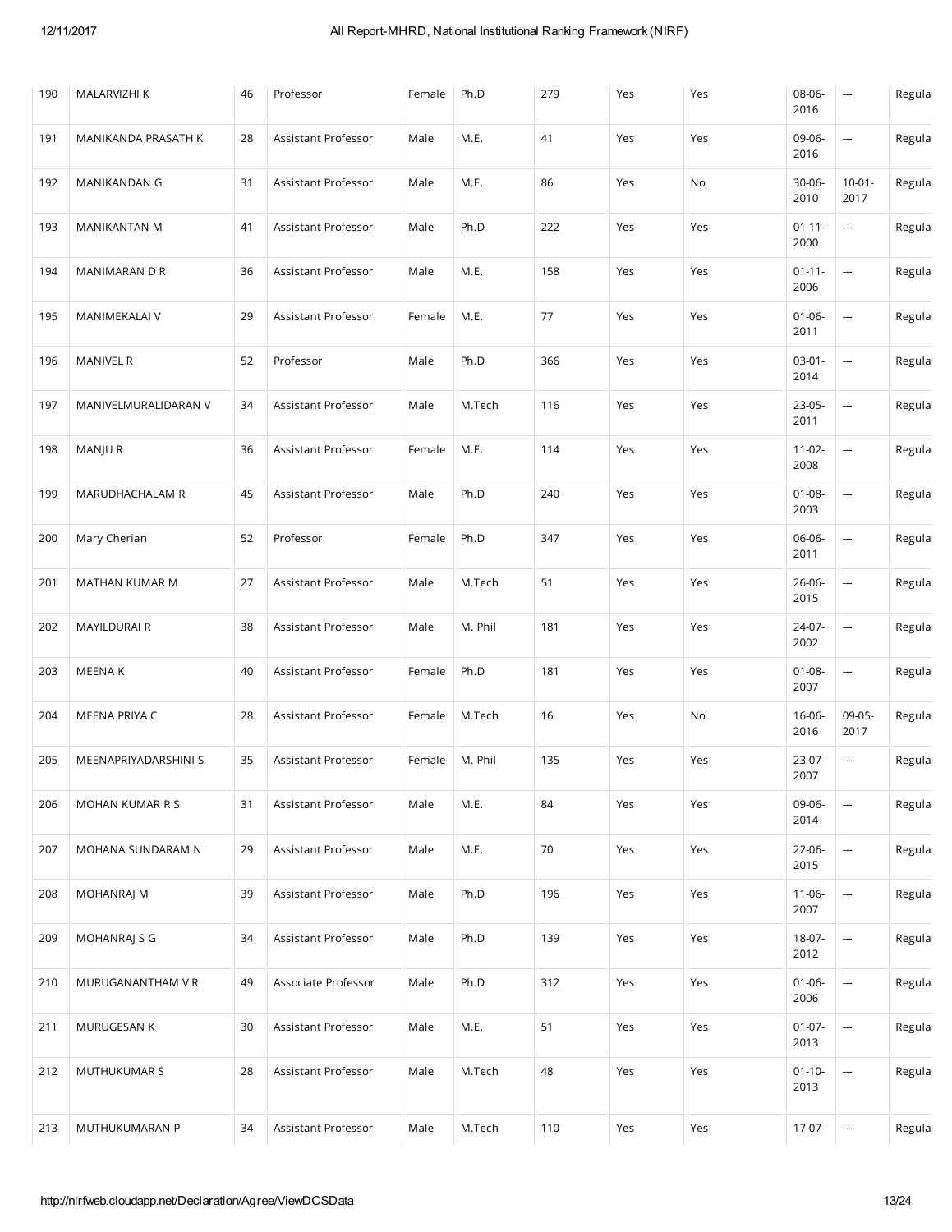|     |                      |    |                            |        |         |     |     |     | 2008                |                          |        |
|-----|----------------------|----|----------------------------|--------|---------|-----|-----|-----|---------------------|--------------------------|--------|
| 214 | MUTHUKUMARAN V       | 47 | Professor                  | Male   | Ph.D    | 287 | Yes | Yes | $02 - 06 -$<br>2003 | ---                      | Regula |
| 215 | MUTHURAMALINGAM E    | 31 | Assistant Professor        | Male   | M.Tech  | 79  | Yes | Yes | 07-03-<br>2011      | $\frac{1}{2}$            | Regula |
| 216 | <b>MYTHILI A S</b>   | 39 | Assistant Professor        | Female | M. Phil | 157 | No  | Yes | $31 - 08 -$<br>2017 | ---                      | Regula |
| 217 | <b>MYTHILI R R</b>   | 41 | Assistant Professor        | Female | M. Phil | 171 | Yes | Yes | $03-01-$<br>2007    | --                       | Regula |
| 218 | NAGARAJ R            | 33 | Other                      | Male   | M.A     | 144 | Yes | Yes | $14 - 11 -$<br>2011 | $\overline{\phantom{a}}$ | Regula |
| 219 | NAGARATHINAM S       | 37 | Assistant Professor        | Female | M.E.    | 171 | Yes | Yes | $01 - 08 -$<br>2005 | ---                      | Regula |
| 220 | NANDAKUMAR G S       | 44 | Associate Professor        | Male   | Ph.D    | 268 | Yes | Yes | $01 - 08 -$<br>2013 | --                       | Regula |
| 221 | NANDHAKUMAR P        | 29 | Assistant Professor        | Male   | M.E.    | 61  | Yes | Yes | 09-06-<br>2014      | --                       | Regula |
| 222 | NANDHINI J J         | 25 | Assistant Professor        | Female | M.E.    | 27  | Yes | Yes | $22-07-$<br>2015    | ---                      | Regula |
| 223 | NATARAJAN S          | 33 | <b>Assistant Professor</b> | Male   | M.Tech  | 109 | Yes | Yes | 19-08-<br>2009      | $\frac{1}{2}$            | Regula |
| 224 | NAVANEETH VR         | 28 | Assistant Professor        | Male   | M.E.    | 53  | Yes | Yes | $21 - 07 -$<br>2014 | ---                      | Regula |
| 225 | NAVANEETHAKRISHNAN R | 28 | Assistant Professor        | Male   | M.E.    | 35  | Yes | Yes | 22-06-<br>2015      | ---                      | Regula |
| 226 | NAVEEN KUMAR C       | 29 | Assistant Professor        | Male   | M.Sc.   | 23  | Yes | Yes | 03-06-<br>2016      | ---                      | Regula |
| 227 | NAVEEN KUMAR K       | 29 | Assistant Professor        | Male   | M.E.    | 62  | Yes | Yes | $11-07-$<br>2012    | ---                      | Regula |
| 228 | NIRMAL KUMAR A       | 66 | Professor                  | Male   | Ph.D    | 504 | Yes | Yes | 16-09-<br>2016      | --                       | Regula |
| 229 | NIRMALA DEVI M       | 37 | Other                      | Female | M. Phil | 169 | Yes | Yes | 15-06-<br>2011      | --                       | Regula |
| 230 | <b>NIRMALA M</b>     | 42 | Assistant Professor        | Female | Ph.D    | 196 | Yes | Yes | $11-06-$<br>2007    | $\overline{\phantom{a}}$ | Regula |
| 231 | NISHAANT HA          | 24 | Assistant Professor        | Male   | M.E.    | 11  | Yes | Yes | 14-06-<br>2017      | --                       | Regula |
| 232 | NITHYA ROOPA S       | 34 | Assistant Professor        | Female | M.E.    | 103 | Yes | Yes | $01 - 06 -$<br>2012 | $\overline{\phantom{a}}$ | Regula |
| 233 | NITHYA S             | 36 | Assistant Professor        | Female | M. Phil | 126 | Yes | Yes | $11-01-$<br>2013    | ---                      | Regula |
| 234 | NITHYANANTH S B      | 36 | Assistant Professor        | Male   | M.E.    | 166 | Yes | Yes | 08-06-<br>2009      | --                       | Regula |
| 235 | NITHYAPRIYA S        | 36 | Assistant Professor        | Female | M.E.    | 139 | Yes | Yes | 23-06-<br>2008      | $\overline{\phantom{a}}$ | Regula |
| 236 | P Mohanamani         | 37 | Assistant Professor        | Female | Ph.D    | 157 | Yes | Yes | $01 - 08 -$<br>2013 | $\overline{\phantom{a}}$ | Regula |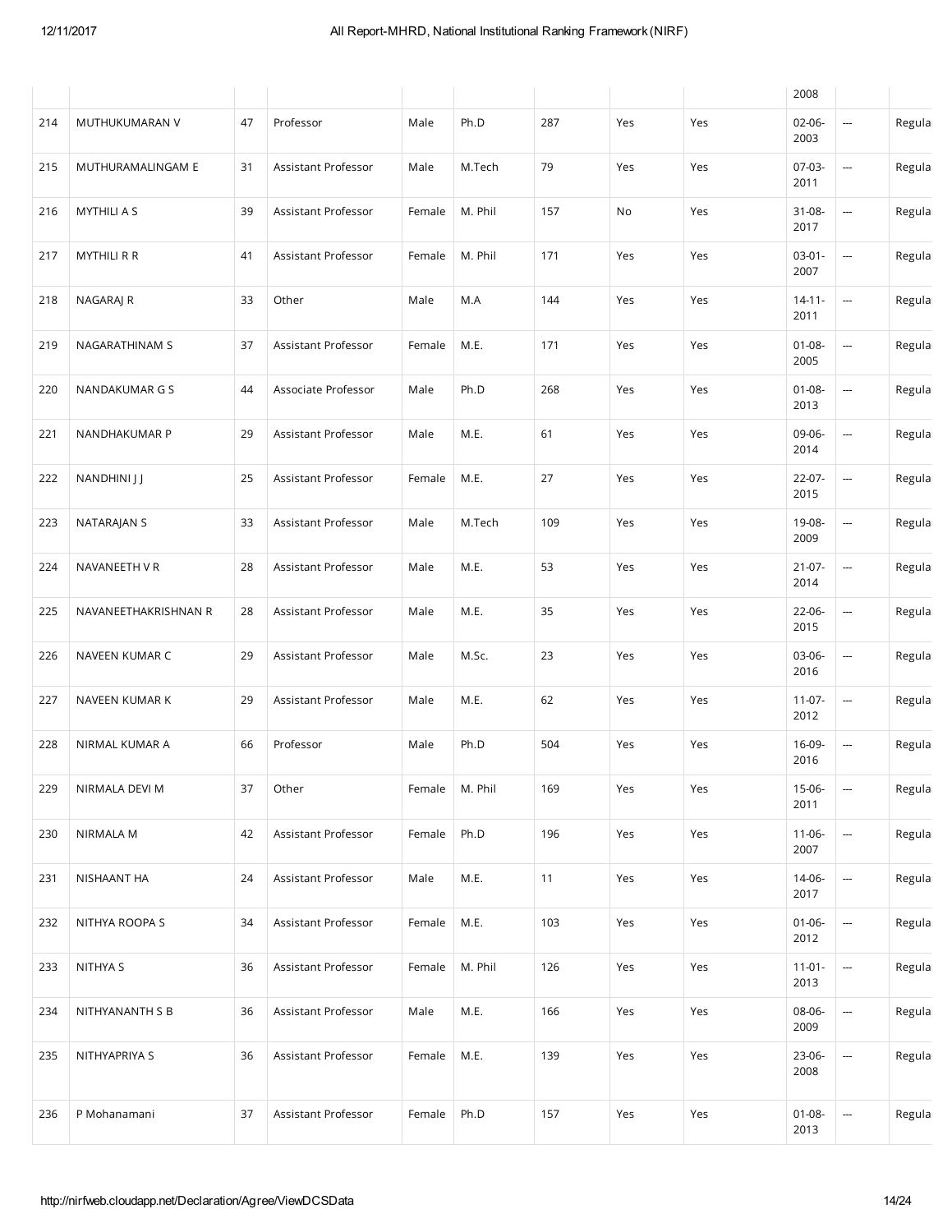| 237 | P Nalini            | 35 | Assistant Professor | Female | Ph.D    | 103 | Yes | Yes | $01 - 08 -$<br>2014 | ---                      | Regula |
|-----|---------------------|----|---------------------|--------|---------|-----|-----|-----|---------------------|--------------------------|--------|
| 238 | PALANIVELU L M      | 50 | Professor           | Male   | Ph.D    | 291 | No  | Yes | $21-07-$<br>2017    | ---                      | Regula |
| 239 | PARAMASIVAM K       | 44 | Professor           | Male   | Ph.D    | 257 | Yes | Yes | $01 - 06 -$<br>2016 | --                       | Regula |
| 240 | PARAMESWARI P       | 41 | Assistant Professor | Female | Ph.D    | 219 | Yes | Yes | $01 - 11 -$<br>2000 | --                       | Regula |
| 241 | PASUPATHY S A       | 38 | Professor           | Male   | Ph.D    | 141 | Yes | Yes | 25-05-<br>2012      | $\overline{a}$           | Regula |
| 242 | PAVITHRA P          | 29 | Assistant Professor | Female | M.E.    | 50  | Yes | Yes | 15-06-<br>2013      | --                       | Regula |
| 243 | PITCHAIMUTHU K      | 68 | Other               | Male   | M. Phil | 516 | Yes | Yes | 29-06-<br>2016      | ---                      | Regula |
| 244 | PRABAKARAN P A      | 28 | Assistant Professor | Male   | M.E.    | 64  | Yes | Yes | 13-07-<br>2015      | ---                      | Regula |
| 245 | PRABHAKARAN A       | 27 | Assistant Professor | Male   | M.E.    | 55  | Yes | Yes | $10-05-$<br>2017    | ---                      | Regula |
| 246 | PRABHU S            | 31 | Assistant Professor | Male   | M.E.    | 73  | Yes | Yes | $01 - 08 -$<br>2011 | ---                      | Regula |
| 247 | PRABHU S            | 30 | Assistant Professor | Male   | M.E.    | 36  | Yes | Yes | 19-08-<br>2014      | ---                      | Regula |
| 248 | PRABU K             | 39 | Assistant Professor | Male   | M.Tech  | 115 | Yes | Yes | 23-02-<br>2011      | --                       | Regula |
| 249 | PRADEEP P           | 29 | Assistant Professor | Male   | M.E.    | 34  | Yes | Yes | $01 - 12 -$<br>2014 | $\overline{a}$           | Regula |
| 250 | PRAKASAM R          | 37 | Assistant Professor | Male   | M. Phil | 157 | Yes | Yes | $01-09-$<br>2015    | --                       | Regula |
| 251 | PRAKASH N           | 47 | Assistant Professor | Male   | Ph.D    | 170 | Yes | Yes | $01-07-$<br>2003    | --                       | Regula |
| 252 | PRASHANTH P         | 26 | Assistant Professor | Male   | M.Tech  | 31  | Yes | Yes | 13-07-<br>2015      | $\sim$                   | Regula |
| 253 | PREETILATHA R       | 25 | Assistant Professor | Female | M.E.    | 16  | Yes | No  | $22-06-$<br>2015    | 29-09-<br>2016           | Regula |
| 254 | PREM ANAND S        | 34 | Assistant Professor | Male   | M.E.    | 113 | Yes | No  | 23-06-<br>2008      | 16-09-<br>2016           | Regula |
| 255 | PREM KUMAR P S      | 36 | Assistant Professor | Male   | Ph.D    | 176 | Yes | Yes | $27-07-$<br>2011    | ---                      | Regula |
| 256 | PREMA AROKIA MARY G | 33 | Assistant Professor | Female | M.E.    | 110 | Yes | Yes | 23-06-<br>2008      | ---                      | Regula |
| 257 | PREMALATHA J        | 50 | Professor           | Female | Ph.D    | 338 | Yes | Yes | 12-06-<br>1995      | $\overline{\phantom{a}}$ | Regula |
| 258 | PREMALATHA K        | 41 | Associate Professor | Female | Ph.D    | 243 | Yes | Yes | $27-10-$<br>2003    | $\cdots$                 | Regula |
| 259 | PRIYADARSHINI R     | 35 | Assistant Professor | Female | Ph.D    | 96  | Yes | Yes | 26-04-<br>2017      | $\cdots$                 | Regula |
| 260 | R Gokilavani        | 36 | Assistant Professor | Female | Ph.D    | 140 | Yes | Yes | $01 - 08 -$         | --                       | Regula |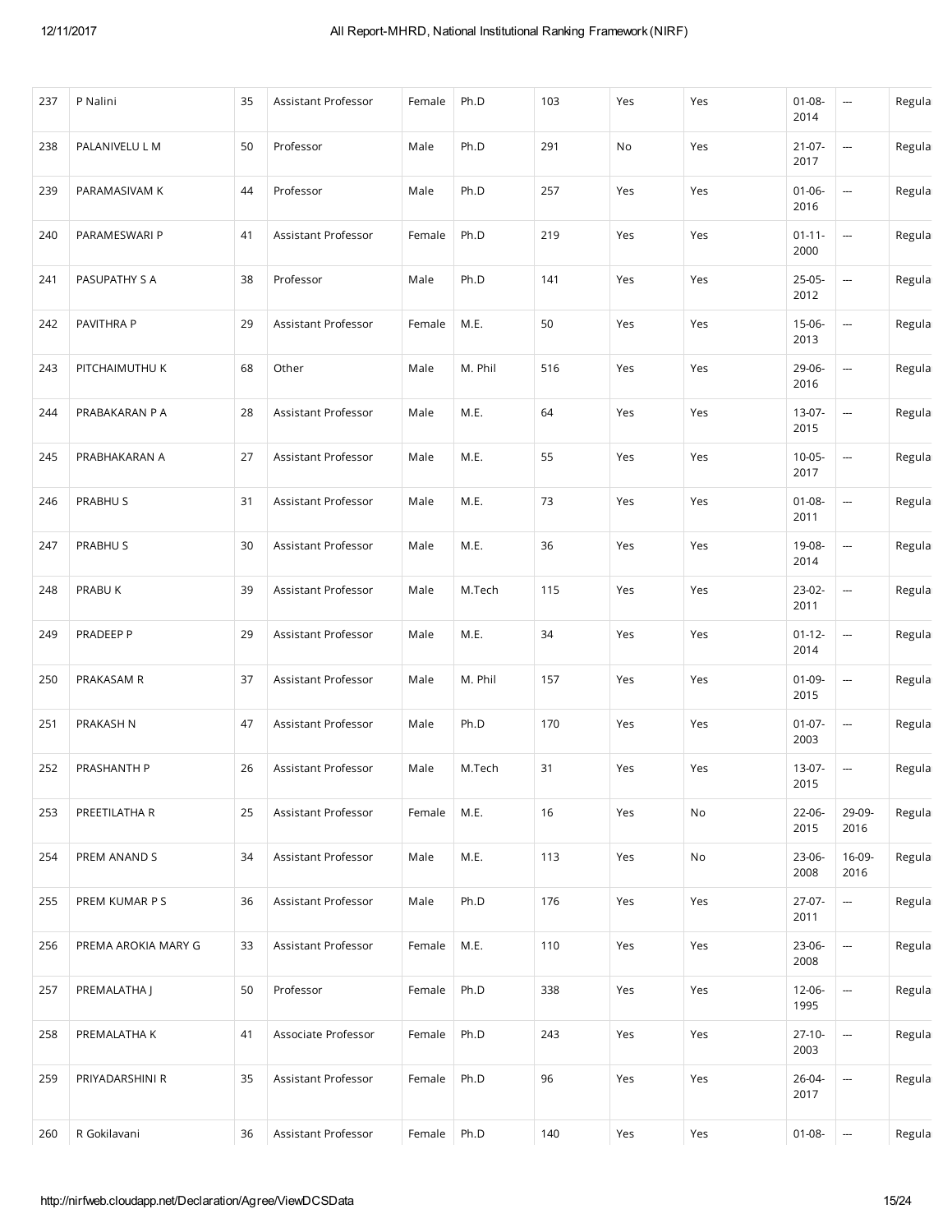|     |                     |    |                     |        |         |     |     |     | 2014                |                          |        |
|-----|---------------------|----|---------------------|--------|---------|-----|-----|-----|---------------------|--------------------------|--------|
| 261 | R Hemanalini        | 39 | Assistant Professor | Female | Ph.D    | 184 | Yes | No  | $01 - 08 -$<br>2007 | $31 - 01 -$<br>2017      | Regula |
| 262 | R Vinayagasundaram  | 48 | Associate Professor | Male   | Ph.D    | 301 | Yes | Yes | 06-06-<br>2011      | ---                      | Regula |
| 263 | <b>RADIKA S</b>     | 36 | Assistant Professor | Female | M.Tech  | 113 | Yes | No  | $11-03-$<br>2011    | $07-11-$<br>2016         | Regula |
| 264 | RAFFIK R            | 32 | Assistant Professor | Male   | M.E.    | 75  | Yes | Yes | 14-06-<br>2011      | $\overline{\phantom{a}}$ | Regula |
| 265 | <b>RAGHAV MENON</b> | 38 | Associate Professor | Male   | Ph.D    | 109 | Yes | Yes | $21-07-$<br>2014    | ---                      | Regula |
| 266 | RAJ KUMAR G         | 28 | Assistant Professor | Male   | M.E.    | 50  | Yes | Yes | 22-07-<br>2013      | ---                      | Regula |
| 267 | RAJALAKSHMI D       | 38 | Assistant Professor | Female | Ph.D    | 185 | Yes | Yes | $11-06-$<br>2007    | ---                      | Regula |
| 268 | RAJALAKSHMI S       | 26 | Assistant Professor | Female | M.Tech  | 38  | Yes | Yes | $11-07-$<br>2014    | ---                      | Regula |
| 269 | RAJANKRUPA C        | 44 | Assistant Professor | Male   | Ph.D    | 254 | Yes | Yes | 03-06-<br>2003      | ---                      | Regula |
| 270 | RAJASINGH J         | 41 | Assistant Professor | Male   | Ph.D    | 149 | Yes | Yes | 23-06-<br>2008      | ---                      | Regula |
| 271 | RAJATHI N           | 46 | Associate Professor | Female | M.E.    | 270 | Yes | Yes | $01 - 02 -$<br>1996 | ---                      | Regula |
| 272 | RAJESH R            | 27 | Assistant Professor | Male   | M.Tech  | 50  | Yes | Yes | 13-06-<br>2016      | ---                      | Regula |
| 273 | RAJESH S            | 29 | Assistant Professor | Male   | M.E.    | 62  | Yes | Yes | $16-07-$<br>2012    | ---                      | Regula |
| 274 | RAJINI S            | 47 | Associate Professor | Female | M.S     | 279 | Yes | Yes | $02-06-$<br>1995    | ---                      | Regula |
| 275 | RAJKUMAR G          | 28 | Assistant Professor | Male   | M.Tech  | 62  | Yes | Yes | 26-06-<br>2015      |                          | Regula |
| 276 | RAJKUMAR G          | 37 | Assistant Professor | Male   | Ph.D    | 192 | Yes | Yes | $15-10-$<br>2003    | --                       | Regula |
| 277 | RAJKUMAR R          | 35 | Assistant Professor | Male   | M. Phil | 111 | Yes | Yes | 05-08-<br>2009      | ---                      | Regula |
| 278 | RAM K               | 31 | Assistant Professor | Male   | Ph.D    | 53  | Yes | Yes | 13-06-<br>2016      | ---                      | Regula |
| 279 | RAMACHANDRAN C      | 34 | Assistant Professor | Male   | MCA     | 100 | Yes | Yes | 19-02-<br>2013      | $\overline{\phantom{a}}$ | Regula |
| 280 | RAMADEVI K          | 44 | Associate Professor | Female | Ph.D    | 240 | Yes | Yes | $02-07-$<br>2007    | ---                      | Regula |
| 281 | RAMAKRISHNAN G      | 50 | Professor           | Male   | Ph.D    | 248 | Yes | Yes | $15 - 12 -$<br>1997 | --                       | Regula |
| 282 | RAMALATHA MARIMUTHU | 53 | Professor           | Female | Ph.D    | 350 | Yes | Yes | $02 - 11 -$<br>2011 | $\overline{\phantom{a}}$ | Regula |
| 283 | RAMALINGAM P        | 52 | Professor           | Male   | Ph.D    | 232 | Yes | Yes | 30-04-<br>2004      | --                       | Regula |
|     |                     |    |                     |        |         |     |     |     |                     |                          |        |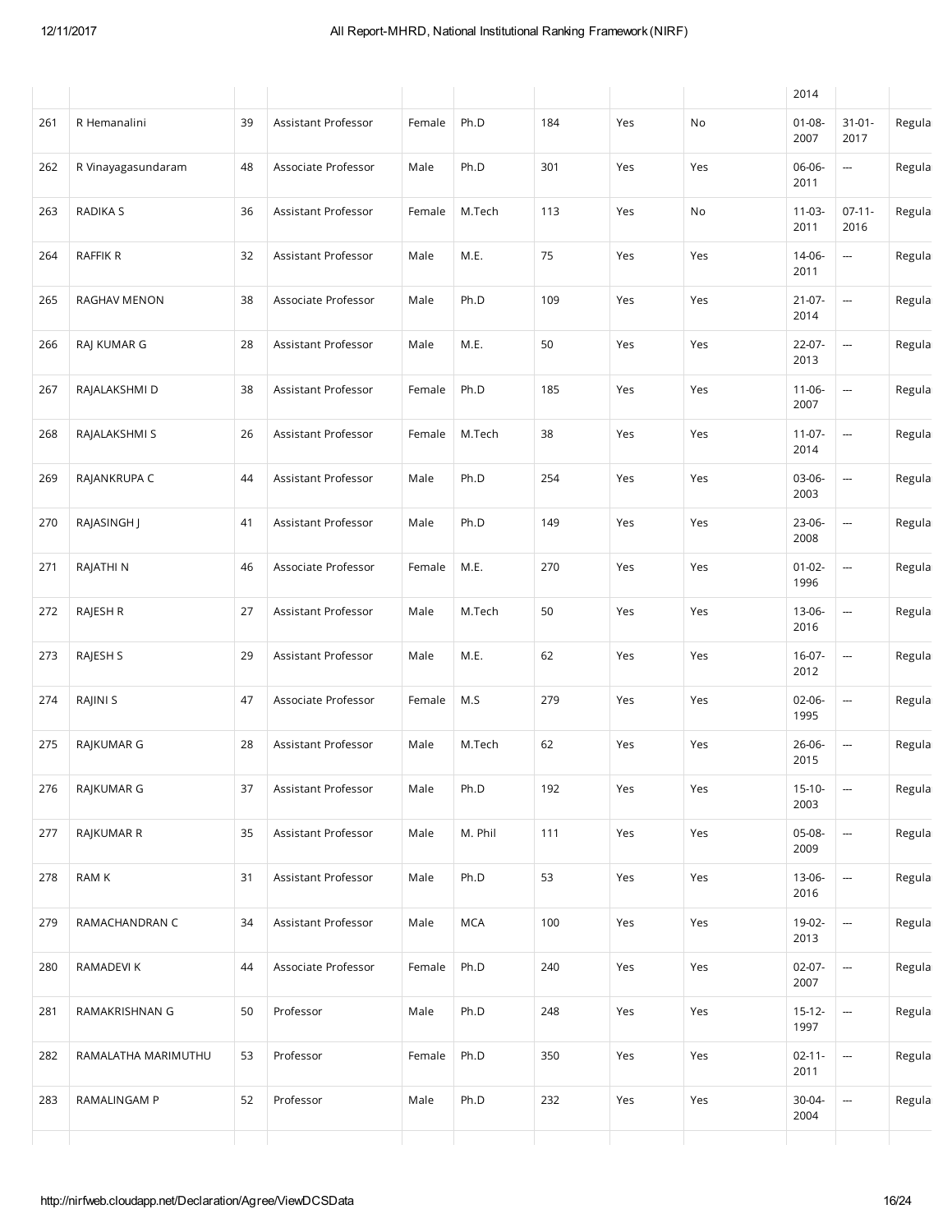| 284 | RAMANATHAN S           | 32 | Assistant Professor        | Male   | M.E.       | 102 | Yes | Yes | $04 - 01 -$<br>2017 | $\hspace{0.05cm} \cdots$ | Regula   |
|-----|------------------------|----|----------------------------|--------|------------|-----|-----|-----|---------------------|--------------------------|----------|
| 285 | <b>RAMESH BABU V</b>   | 43 | Associate Professor        | Male   | Ph.D       | 264 | Yes | Yes | 27-03-<br>2012      | ---                      | Regula   |
| 286 | RAMESH KUMAR M         | 29 | Assistant Professor        | Male   | M.E.       | 62  | Yes | Yes | $16-07-$<br>2012    | $\overline{\phantom{a}}$ | Regula   |
| 287 | RAMESH KUMAR R         | 38 | Assistant Professor        | Male   | M.E.       | 159 | Yes | No  | $04-05-$<br>2015    | 07-04-<br>2017           | Regula   |
| 288 | <b>RAMKUMAR A</b>      | 32 | <b>Assistant Professor</b> | Male   | M.E.       | 98  | Yes | Yes | 08-06-<br>2009      | ---                      | Regula   |
| 289 | RAMPRABU J             | 33 | Assistant Professor        | Male   | M.E.       | 123 | Yes | Yes | $04-07-$<br>2008    | ---                      | Regula   |
| 290 | RAMPRAKASH K           | 59 | Professor                  | Male   | M.E.       | 405 | Yes | Yes | 15-07-<br>1986      | ---                      | Regula   |
| 291 | RAMSUNDRAM N           | 33 | Associate Professor        | Male   | Ph.D       | 63  | Yes | Yes | $05-03-$<br>2014    | ---                      | Regula   |
| 292 | RANI THOTTUNGAL        | 52 | Professor                  | Female | Ph.D       | 287 | Yes | Yes | $01 - 06 -$<br>1995 | --                       | Regula   |
| 293 | <b>RASIGHAT</b>        | 28 | Assistant Professor        | Female | M.Tech     | 51  | Yes | Yes | $01 - 06 -$<br>2012 | ---                      | Regula   |
| 294 | RATHIDEVI K            | 35 | Assistant Professor        | Female | M. Phil    | 121 | Yes | Yes | 15-06-<br>2012      | ---                      | Regula   |
| 295 | RATHINA K              | 41 | Assistant Professor        | Female | M. Phil    | 190 | Yes | Yes | $01-07-$<br>2009    | ---                      | Regula   |
| 296 | ROSHINI VARGHESE       | 40 | Assistant Professor        | Female | M.E.       | 122 | Yes | No  | $01 - 12 -$<br>2008 | $30 - 11 -$<br>2016      | Regula   |
| 297 | S Jaisankar            | 52 | Associate Professor        | Male   | Ph.D       | 290 | Yes | Yes | $01 - 08 -$<br>2014 | ---                      | Regula   |
| 298 | S Lakshmanan           | 59 | Other                      | Male   | <b>MBA</b> | 396 | Yes | No  | $01-07-$<br>2016    | 31-08-<br>2016           | Visiting |
| 299 | S Palanisamy           | 65 | Other                      | Male   | M.COM      | 446 | Yes | No  | 19-07-<br>2016      | $31 - 10 -$<br>2016      | Visiting |
| 300 | S Sangeetha            | 36 | Assistant Professor        | Female | Ph.D       | 169 | Yes | Yes | $02 - 06 -$<br>2006 | ---                      | Regula   |
| 301 | S Swaminathan          | 60 | Professor                  | Male   | <b>MBA</b> | 468 | Yes | Yes | $03-10-$<br>2011    | ---                      | Regula   |
| 302 | SABITHA B              | 37 | Assistant Professor        | Female | M.E.       | 152 | Yes | Yes | 25-07-<br>2007      | ---                      | Regula   |
| 303 | SACHIN PRABHU P        | 25 | Assistant Professor        | Male   | M.E.       | 28  | Yes | Yes | 13-07-<br>2015      | ---                      | Regula   |
| 304 | SAIGANESH J            | 30 | Assistant Professor        | Male   | M.E.       | 84  | Yes | Yes | $10 - 06 -$<br>2013 | --                       | Regula   |
| 305 | SAKHIMOL B             | 35 | Assistant Professor        | Female | M.E.       | 59  | Yes | No  | $02-07-$<br>2014    | 15-06-<br>2017           | Regula   |
| 306 | SAMPATH K              | 34 | Assistant Professor        | Male   | Ph.D       | 79  | Yes | Yes | 03-06-<br>2013      | ---                      | Regula   |
| 307 | SAMUEL RATNA KUMAR P S | 28 | Assistant Professor        | Male   | M.Tech     | 56  | Yes | Yes | 18-08-              | ---                      | Regula   |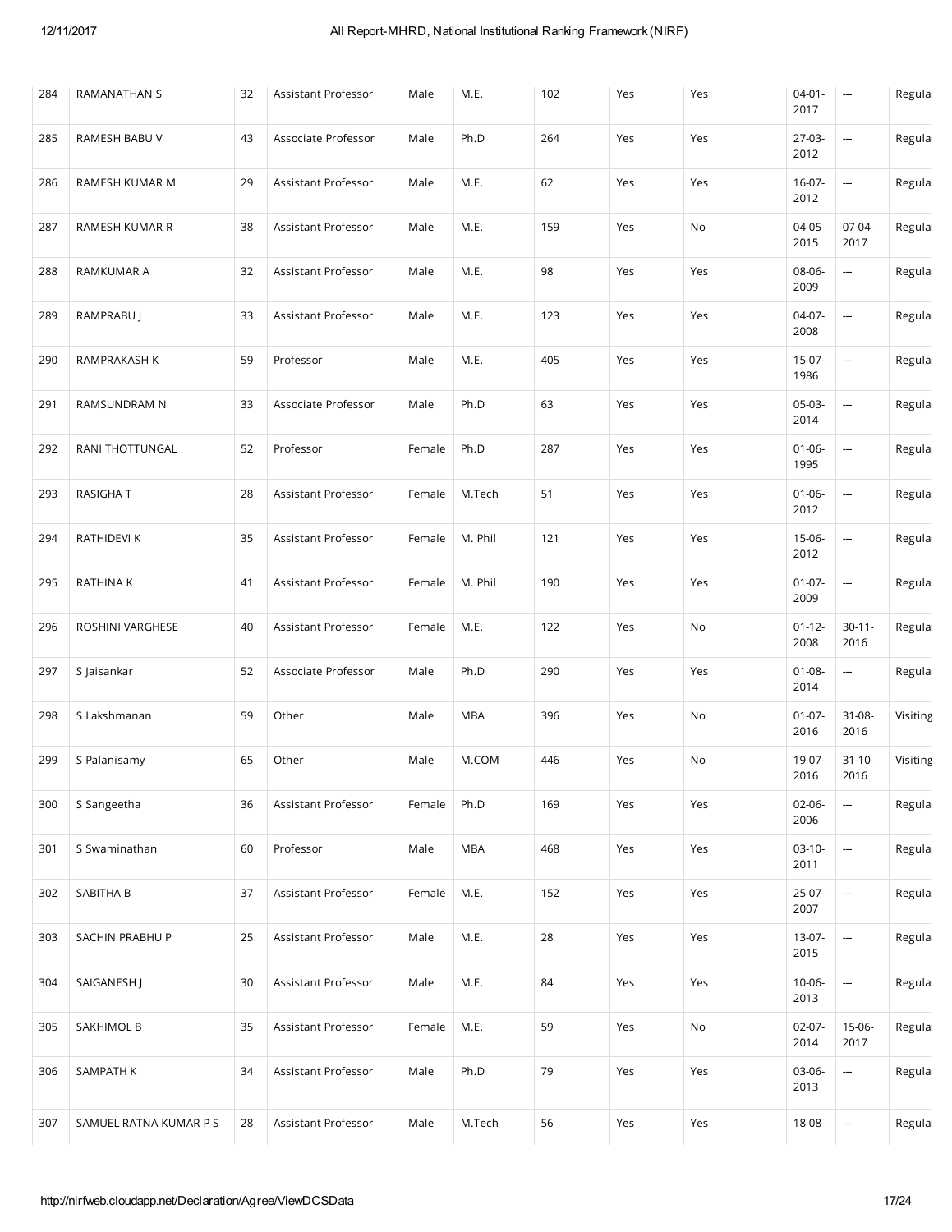|     |                      |    |                     |        |         |     |     |     | 2014                |                          |        |
|-----|----------------------|----|---------------------|--------|---------|-----|-----|-----|---------------------|--------------------------|--------|
| 308 | SANAL KUMAR V R      | 54 | Professor           | Male   | Ph.D    | 400 | Yes | Yes | 16-06-<br>2008      | ---                      | Regula |
| 309 | SANDHYA DEVI R S     | 32 | Assistant Professor | Female | M.E.    | 99  | Yes | Yes | $07 - 01 -$<br>2013 | $\overline{\phantom{m}}$ | Regula |
| 310 | SANGEETHA N          | 42 | Associate Professor | Female | Ph.D    | 223 | Yes | Yes | $16-07-$<br>2010    | ---                      | Regula |
| 311 | SANKAR V             | 33 | Assistant Professor | Male   | M.E.    | 126 | Yes | No  | 13-04-<br>2016      | $09-12-$<br>2016         | Regula |
| 312 | SANTHA A             | 52 | Associate Professor | Female | Ph.D    | 225 | Yes | Yes | 06-05-<br>2015      | ---                      | Regula |
| 313 | SARADHA M            | 49 | Other               | Female | M.A     | 314 | Yes | Yes | 23-09-<br>2009      | ---                      | Regula |
| 314 | <b>SARANYA K</b>     | 26 | Assistant Professor | Female | M.E.    | 38  | Yes | Yes | 06-08-<br>2014      | ---                      | Regula |
| 315 | SARASWATHY N         | 42 | Professor           | Female | Ph.D    | 225 | Yes | Yes | 24-06-<br>2005      | ---                      | Regula |
| 316 | SARATHA S R          | 32 | Assistant Professor | Female | M. Phil | 98  | Yes | Yes | $21-06-$<br>2012    | ---                      | Regula |
| 317 | SARAVANA MOHAN M     | 42 | Associate Professor | Male   | Ph.D    | 198 | No  | Yes | $09-10-$<br>2017    | $\frac{1}{2}$            | Regula |
| 318 | SARAVANABALAJI M     | 30 | Assistant Professor | Male   | M.E.    | 82  | Yes | Yes | 15-06-<br>2013      | $\frac{1}{2}$            | Regula |
| 319 | SARAVANAKUMAR S      | 29 | Assistant Professor | Male   | M.E.    | 66  | Yes | Yes | 13-06-<br>2016      | ---                      | Regula |
| 320 | SARAVANAN M          | 30 | Assistant Professor | Male   | M.Tech  | 76  | Yes | Yes | 19-12-<br>2012      | ---                      | Regula |
| 321 | SARAVANAN R          | 33 | Assistant Professor | Male   | M.E.    | 75  | Yes | Yes | 17-06-<br>2011      | $\overline{\phantom{a}}$ | Regula |
| 322 | SARAVANAN S          | 33 | Assistant Professor | Male   | M.E.    | 92  | Yes | No  | $01-09-$<br>2015    | $31 - 10 -$<br>2016      | Regula |
| 323 | SAROJA M N           | 29 | Assistant Professor | Female | M.E.    | 61  | Yes | Yes | 22-06-<br>2015      | --                       | Regula |
| 324 | SASI KUMAR C         | 27 | Assistant Professor | Male   | M.E.    | 51  | Yes | Yes | 13-06-<br>2016      | ---                      | Regula |
| 325 | SASIKALA L           | 38 | Assistant Professor | Female | Ph.D    | 158 | Yes | Yes | 05-06-<br>2017      | $\overline{\phantom{a}}$ | Regula |
| 326 | SASIKALA S           | 41 | Associate Professor | Female | M.Tech  | 230 | Yes | Yes | 05-06-<br>2006      | $\frac{1}{2}$            | Regula |
| 327 | SATHEESH KUMAR K R P | 31 | Assistant Professor | Male   | M.E.    | 79  | Yes | Yes | $21-02-$<br>2011    | $\frac{1}{2}$            | Regula |
| 328 | SATHISH KUMAR T      | 42 | Assistant Professor | Male   | Ph.D    | 224 | Yes | Yes | 02-04-<br>2004      | ---                      | Regula |
| 329 | SATHYA D             | 35 | Assistant Professor | Female | M.E.    | 157 | Yes | Yes | $21 - 04 -$<br>2011 | $\overline{\phantom{a}}$ | Regula |
| 330 | SATHYABALAN P        | 43 | Professor           | Male   | Ph.D    | 212 | Yes | Yes | $10-12-$<br>2014    |                          | Regula |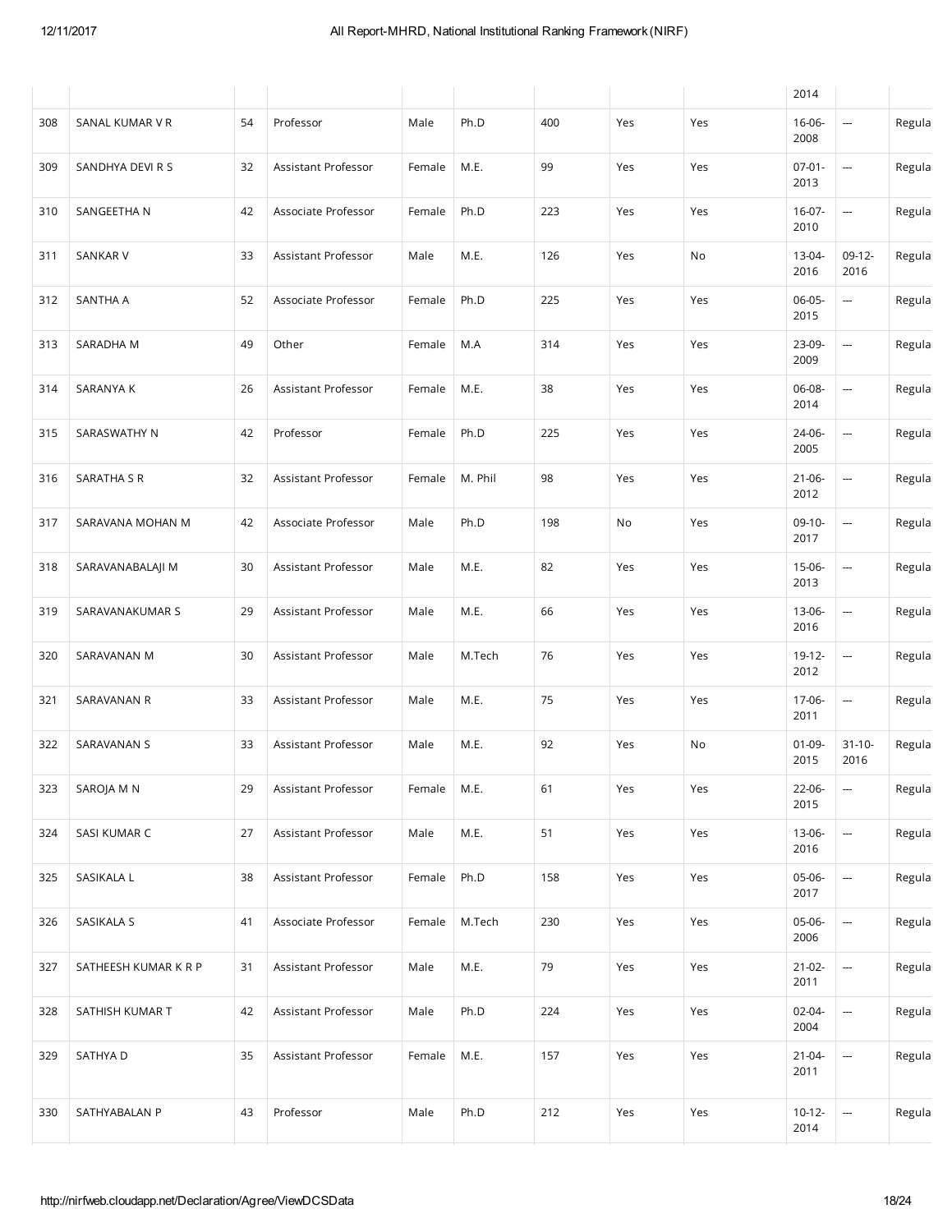| 331 | SATHYAMOORTHY G L   | 45 | Professor           | Male   | Ph.D       | 179 | Yes | Yes | $16 - 08 -$<br>2003 | ---                      | Regula |
|-----|---------------------|----|---------------------|--------|------------|-----|-----|-----|---------------------|--------------------------|--------|
| 332 | SATHYAVATHI S       | 36 | Assistant Professor | Female | M.E.       | 148 | Yes | Yes | 23-06-<br>2008      | ---                      | Regula |
| 333 | <b>SATISH S</b>     | 31 | Assistant Professor | Male   | M.E.       | 82  | Yes | Yes | $07-10-$<br>2014    | ---                      | Regula |
| 334 | Savio Sandeep Frank | 37 | Assistant Professor | Male   | <b>MBA</b> | 152 | No  | Yes | 19-07-<br>2017      | ---                      | Regula |
| 335 | SELVAMBIKAI M       | 33 | Assistant Professor | Female | M.Tech     | 75  | Yes | Yes | 27-07-<br>2011      | ---                      | Regula |
| 336 | SELVANAYAKI S       | 39 | Assistant Professor | Female | Ph.D       | 182 | Yes | Yes | 03-08-<br>2005      | --                       | Regula |
| 337 | SENGODAN R          | 40 | Assistant Professor | Male   | Ph.D       | 170 | Yes | Yes | 18-08-<br>2003      | ---                      | Regula |
| 338 | SENTHIL J           | 34 | Associate Professor | Male   | Ph.D       | 148 | Yes | Yes | 14-07-<br>2016      | ---                      | Regula |
| 339 | SENTHIL KUMAR B     | 39 | Assistant Professor | Male   | Ph.D       | 195 | Yes | Yes | $02-07-$<br>2007    | ---                      | Regula |
| 340 | SENTHIL KUMAR K M   | 49 | Associate Professor | Male   | Ph.D       | 283 | Yes | Yes | $01-07-$<br>2014    | ---                      | Regula |
| 341 | SENTHIL KUMAR V     | 37 | Assistant Professor | Male   | M.E.       | 106 | Yes | Yes | 22-07-<br>2013      | ---                      | Regula |
| 342 | SENTHIL KUMAR V     | 30 | Assistant Professor | Male   | M.E.       | 64  | Yes | Yes | $01 - 06 -$<br>2012 | ---                      | Regula |
| 343 | SENTHILKUMAR M      | 33 | Assistant Professor | Male   | M.E.       | 125 | Yes | Yes | 23-06-<br>2008      | ---                      | Regula |
| 344 | SENTHILKUMAR S      | 34 | Assistant Professor | Male   | M.E.       | 117 | Yes | Yes | $01 - 06 -$<br>2012 | ---                      | Regula |
| 345 | SENTTHILKUMAR C S   | 56 | Associate Professor | Male   | M.Tech     | 347 | Yes | Yes | $01 - 06 -$<br>2001 | ---                      | Regula |
| 346 | SETHURAMAN R G      | 49 | Assistant Professor | Male   | M. Phil    | 211 | Yes | Yes | 06-07-<br>2006      | $\sim$                   | Regula |
| 347 | SHANMUGA PRAKASH M  | 37 | Assistant Professor | Male   | Ph.D       | 146 | Yes | Yes | 27-06-<br>2005      | ---                      | Regula |
| 348 | SHANMUGHAVADIVU A   | 36 | Assistant Professor | Female | M. Phil    | 106 | Yes | Yes | $21-03-$<br>2011    | $\overline{\phantom{a}}$ | Regula |
| 349 | SHANTHI M           | 54 | Associate Professor | Female | M.E.       | 360 | Yes | Yes | 05-06-<br>2000      | ---                      | Regula |
| 350 | SHANTHI R           | 55 | Associate Professor | Female | Ph.D       | 387 | Yes | Yes | 23-08-<br>2006      | --                       | Regula |
| 351 | SHANTHI T           | 39 | Assistant Professor | Female | M.E.       | 194 | Yes | Yes | 23-06-<br>2008      | --                       | Regula |
| 352 | SHARMILA DEVE V     | 39 | Associate Professor | Female | M.E.       | 201 | Yes | No  | $15 - 11 -$<br>2002 | 29-04-<br>2017           | Regula |
| 353 | SHARMITHA D         | 29 | Assistant Professor | Female | M.E.       | 67  | Yes | Yes | 25-06-<br>2013      | ---                      | Regula |
| 354 | SHENBAGAM P         | 38 | Assistant Professor | Female | M.E.       | 159 | Yes | Yes | 23-06-              | --                       | Regula |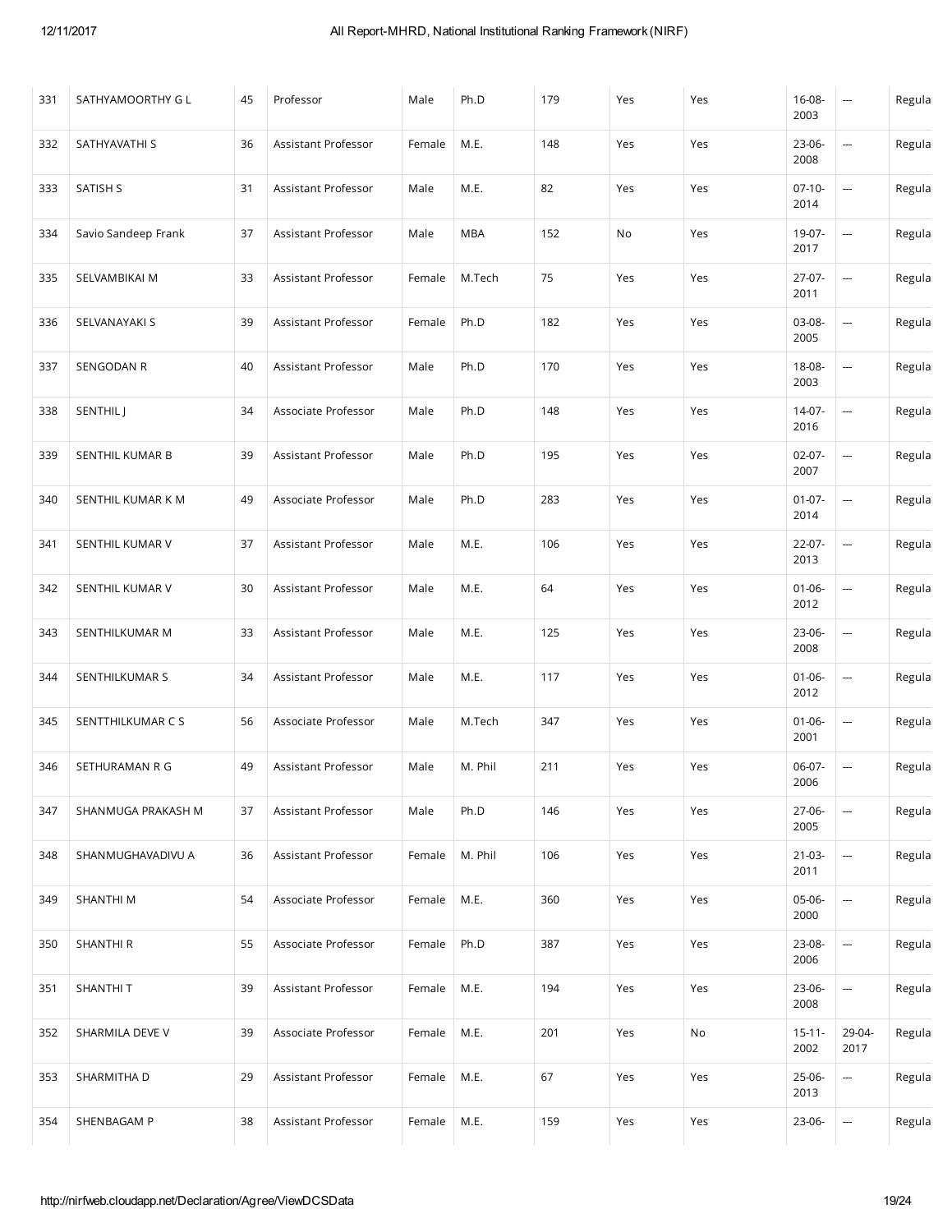|     |                      |    |                     |        |            |     |     |     | 2008                |                          |        |
|-----|----------------------|----|---------------------|--------|------------|-----|-----|-----|---------------------|--------------------------|--------|
| 355 | SHIJI SHAJAHAN       | 28 | Assistant Professor | Female | M.Tech     | 29  | Yes | Yes | 22-06-<br>2015      | ---                      | Regula |
| 356 | SHIVAPPRIYA S N      | 34 | Assistant Professor | Female | Ph.D       | 137 | Yes | Yes | 08-06-<br>2009      | ---                      | Regula |
| 357 | SHIVARANJANI S K     | 27 | Assistant Professor | Female | M.E.       | 38  | Yes | Yes | $02-07-$<br>2014    | ---                      | Regula |
| 358 | SHOBA U S            | 50 | Associate Professor | Female | Ph.D       | 206 | Yes | Yes | 29-09-<br>2000      | --                       | Regula |
| 359 | SHOBANA G            | 27 | Assistant Professor | Female | M.E.       | 39  | Yes | Yes | 09-07-<br>2014      | ---                      | Regula |
| 360 | SHOBHANA E           | 31 | Assistant Professor | Female | M. Phil    | 87  | Yes | Yes | 15-06-<br>2013      |                          | Regula |
| 361 | SIDDIQUE IBRAHIM S P | 32 | Assistant Professor | Male   | M.E.       | 86  | Yes | Yes | 17-08-<br>2011      | ---                      | Regula |
| 362 | SIVAGURU J           | 33 | Assistant Professor | Male   | M.E.       | 112 | Yes | Yes | 09-06-<br>2014      | --                       | Regula |
| 363 | SIVAHARI R           | 39 | Assistant Professor | Male   | M. Phil    | 169 | Yes | Yes | 04-08-<br>2003      | ---                      | Regula |
| 364 | SIVAKUMAR G          | 45 | Associate Professor | Male   | <b>MCA</b> | 265 | Yes | No  | 06-02-<br>2013      | 11-09-<br>2017           | Regula |
| 365 | SIVAKUMAR P          | 40 | Assistant Professor | Male   | M.Tech     | 176 | Yes | Yes | $04-12-$<br>2009    | $\overline{\phantom{a}}$ | Regula |
| 366 | SIVAKUMAR R          | 45 | Assistant Professor | Male   | Ph.D       | 260 | No  | Yes | $16 - 11 -$<br>2017 | ---                      | Regula |
| 367 | SIVAKUMAR S          | 43 | Assistant Professor | Male   | M.E.       | 207 | Yes | Yes | $11-05-$<br>2016    | ---                      | Regula |
| 368 | SIVAKUMAR S          | 35 | Assistant Professor | Male   | M.E.       | 139 | Yes | Yes | 22-06-<br>2009      | ---                      | Regula |
| 369 | SIVAKUMAR S          | 47 | Associate Professor | Male   | M.E.       | 264 | Yes | Yes | 05-06-<br>2013      | ---                      | Regula |
| 370 | SIVAN ARUL SELVAN K  | 45 | Associate Professor | Male   | M.E.       | 220 | Yes | No  | $01 - 11 -$<br>2000 | $30-12-$<br>2016         | Regula |
| 371 | SIVANESAN M          | 27 | Assistant Professor | Male   | M.Tech     | 53  | Yes | No  | 09-06-<br>2014      | $31-03-$<br>2017         | Regula |
| 372 | SIVARAJASEKAR N      | 34 | Assistant Professor | Male   | Ph.D       | 125 | Yes | Yes | 09-06-<br>2016      | $\overline{\phantom{a}}$ | Regula |
| 373 | SIVASAKTHI S         | 42 | Assistant Professor | Female | M. Phil    | 221 | Yes | Yes | 08-07-<br>2005      | --                       | Regula |
| 374 | SOURABH MODI         | 29 | Assistant Professor | Male   | M.Tech     | 47  | Yes | Yes | $02 - 01 -$<br>2017 | $\overline{\phantom{a}}$ | Regula |
| 375 | SREEHARAN B N        | 39 | Assistant Professor | Male   | M.E.       | 217 | Yes | Yes | $01 - 06 -$<br>2017 | $\overline{\phantom{a}}$ | Regula |
| 376 | SREEJANA S           | 33 | Assistant Professor | Female | Ph.D       | 123 | Yes | Yes | 15-06-<br>2013      |                          | Regula |
| 377 | SREELA B             | 30 | Assistant Professor | Female | Ph.D       | 62  | Yes | No  | 15-06-<br>2015      | $31-07-$<br>2017         | Regula |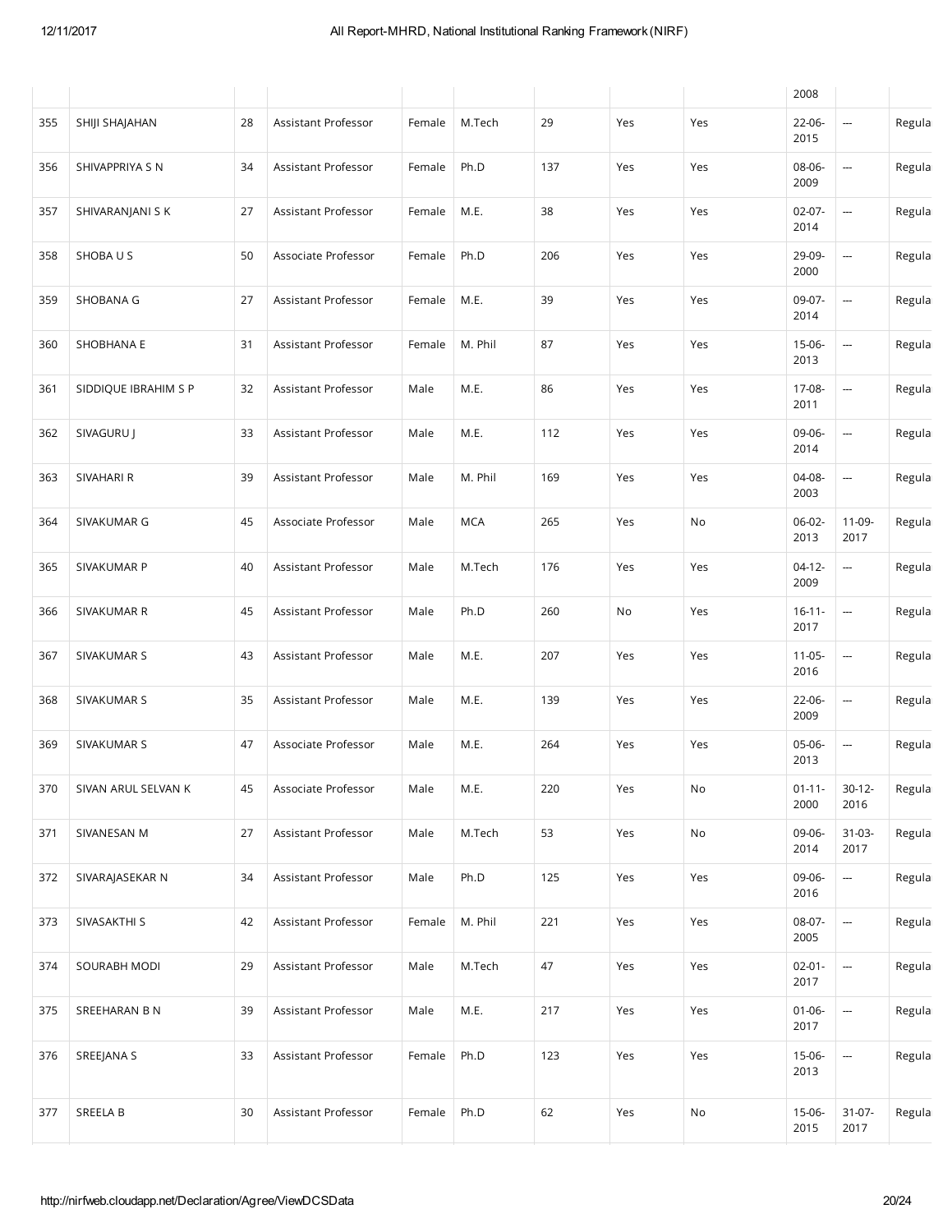| 378 | SRIKALA J           | 43 | Assistant Professor | Female | M. Phil | 159 | Yes | Yes | $01 - 11 -$<br>2006 | $\hspace{0.05cm} \cdots$ | Regula |
|-----|---------------------|----|---------------------|--------|---------|-----|-----|-----|---------------------|--------------------------|--------|
| 379 | SRINIVASAN J        | 56 | Professor           | Male   | Ph.D    | 394 | Yes | Yes | $01 - 12 -$<br>2008 | ---                      | Regula |
| 380 | SUBBIAH S           | 33 | Assistant Professor | Male   | M.E.    | 52  | Yes | Yes | $24 - 11 -$<br>2014 | ---                      | Regula |
| 381 | <b>SUDHAV</b>       | 35 | Assistant Professor | Female | M.E.    | 132 | Yes | Yes | 03-03-<br>2017      | ---                      | Regula |
| 382 | SUGANDHI K          | 41 | Assistant Professor | Female | Ph.D    | 174 | Yes | Yes | 07-03-<br>2011      | ---                      | Regula |
| 383 | <b>SUGANTHIN</b>    | 43 | Associate Professor | Female | Ph.D    | 222 | Yes | Yes | $01 - 12 -$<br>2000 | $\overline{\phantom{a}}$ | Regula |
| 384 | <b>SUGUNA M</b>     | 56 | Assistant Professor | Female | M.E.    | 176 | Yes | Yes | 23-07-<br>2014      | ---                      | Regula |
| 385 | SUKANYA DEVI R      | 39 | Assistant Professor | Female | M.Tech  | 52  | Yes | Yes | 29-06-<br>2015      | ---                      | Regula |
| 386 | SUKUMAR T R         | 49 | Associate Professor | Male   | M.E.    | 321 | Yes | Yes | 03-07-<br>1995      | ---                      | Regula |
| 387 | SUMATHI I R         | 32 | Assistant Professor | Female | Ph.D    | 104 | Yes | Yes | 08-06-<br>2015      | ---                      | Regula |
| 388 | SUMATHI V P         | 41 | Assistant Professor | Female | M.E.    | 185 | Yes | Yes | 23-06-<br>2008      | ---                      | Regula |
| 389 | SUNDARARAJ K        | 53 | Professor           | Male   | Ph.D    | 268 | Yes | Yes | 05-06-<br>2017      | ---                      | Regula |
| 390 | SUNDARESAN S        | 51 | Assistant Professor | Male   | M.Tech  | 255 | Yes | Yes | 03-07-<br>2006      | ---                      | Regula |
| 391 | SURESH A            | 30 | Assistant Professor | Male   | M.Tech  | 75  | Yes | Yes | 15-06-<br>2013      | ---                      | Regula |
| 392 | SURESH KUMAR R      | 34 | Assistant Professor | Male   | M.E.    | 122 | Yes | Yes | 20-06-<br>2011      | ---                      | Regula |
| 393 | SURESH S            | 25 | Assistant Professor | Male   | M.E.    | 16  | Yes | Yes | 29-06-<br>2016      | --                       | Regula |
| 394 | SURESH T            | 33 | Assistant Professor | Male   | M.E.    | 115 | Yes | Yes | 28-06-<br>2010      | $\overline{\phantom{a}}$ | Regula |
| 395 | SURESHKUMAR S       | 41 | Assistant Professor | Male   | M. Phil | 193 | Yes | No  | $06-10-$<br>2006    | $01 - 08 -$<br>2017      | Regula |
| 396 | SURYAPRAKASH S      | 28 | Assistant Professor | Male   | M.E.    | 39  | Yes | Yes | 13-06-<br>2016      | ---                      | Regula |
| 397 | SWAMINATHAN J N     | 30 | Assistant Professor | Male   | M.Tech  | 76  | Yes | No  | 22-06-<br>2015      | $16 - 12 -$<br>2016      | Regula |
| 398 | SYEDALI FATHIMA S J | 33 | Assistant Professor | Female | M.E.    | 112 | Yes | Yes | $10 - 06 -$<br>2014 | $\overline{\phantom{a}}$ | Regula |
| 399 | TAMILELAKKIYA S     | 29 | Assistant Professor | Female | M.E.    | 39  | Yes | Yes | 19-06-<br>2017      | --                       | Regula |
| 400 | THAMBIDURAI A       | 29 | Assistant Professor | Male   | M.Tech  | 73  | Yes | Yes | 04-02-<br>2013      | --                       | Regula |
| 401 | THANGAMANI K        | 58 | Professor           | Male   | Ph.D    | 398 | Yes | Yes | 08-06-              | --                       | Regula |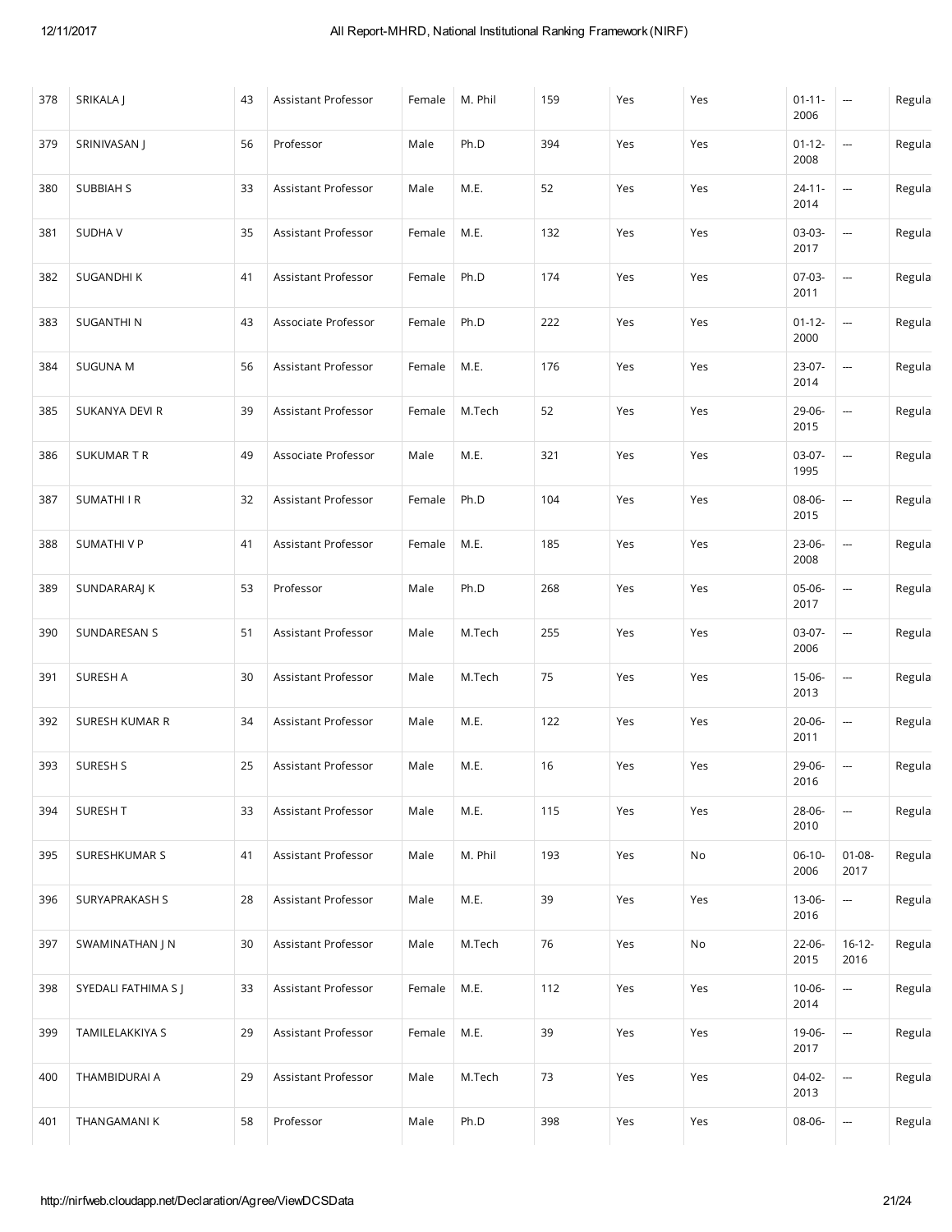|     |                                     |    |                     |        |            |        |     |     | 1998                |                          |          |
|-----|-------------------------------------|----|---------------------|--------|------------|--------|-----|-----|---------------------|--------------------------|----------|
| 402 | THANGESWARAN P                      | 36 | Assistant Professor | Male   | M.Tech     | 135    | Yes | Yes | $15-06-$<br>2009    | ---                      | Regula   |
| 403 | THENMOZHI G                         | 41 | Assistant Professor | Female | Ph.D       | 178    | Yes | Yes | 19-03-<br>2014      | ---                      | Regula   |
| 404 | THILAGAM S                          | 35 | Assistant Professor | Female | M.E.       | 142    | Yes | Yes | 28-06-<br>2010      | ---                      | Regula   |
| 405 | THILAGAVATHI K                      | 38 | Assistant Professor | Female | M.E.       | 188    | Yes | Yes | 02-06-<br>2004      |                          | Regula   |
| 406 | THILAGAVATHY K P                    | 33 | Assistant Professor | Female | M. Phil    | 106    | Yes | Yes | 07-03-<br>2011      |                          | Regula   |
| 407 | THIRUMALAIMUTHU<br><b>KUMARAN M</b> | 37 | Assistant Professor | Male   | M.E.       | 135    | Yes | Yes | 29-06-<br>2015      | ---                      | Regula   |
| 408 | THIRUMOORTHI P                      | 46 | Professor           | Male   | Ph.D       | 284    | Yes | Yes | $27-10-$<br>2003    | ---                      | Regula   |
| 409 | THIRUMURUGAN A                      | 35 | Assistant Professor | Male   | Ph.D       | 120    | Yes | Yes | 18-07-<br>2013      | --                       | Regula   |
| 410 | THIRUMURUGAVEERAKUMAR<br>S          | 39 | Assistant Professor | Male   | M.E.       | 159    | Yes | Yes | $11-06-$<br>2007    | ---                      | Regula   |
| 411 | THIRUVAAZHI U                       | 44 | Assistant Professor | Male   | M.E.       | 204    | Yes | Yes | $01 - 08 -$<br>2016 | ---                      | Regula   |
| 412 | TIMOTHY DHAYAKAR PAUL               | 29 | Assistant Professor | Male   | M.E.       | 64     | Yes | Yes | $01 - 11 -$<br>2016 | ---                      | Regula   |
| 413 | TISSAA TONY C                       | 37 | Assistant Professor | Female | Ph.D       | 117    | Yes | Yes | 23-06-<br>2008      | ---                      | Regula   |
| 414 | U S SWARNALATHA                     | 38 | Other               | Female | <b>MBA</b> | 191    | Yes | No  | $10 - 08 -$<br>2016 | $24 - 11 -$<br>2016      | Visiting |
| 415 | <b>UDHAYA K</b>                     | 25 | Assistant Professor | Female | M.E.       | 22     | Yes | No  | $04-12-$<br>2015    | $03-12-$<br>2016         | Regula   |
| 416 | UDHAYA SHANKAR C                    | 37 | Associate Professor | Male   | Ph.D       | 190    | Yes | Yes | $18 - 11 -$<br>2002 | $\overline{\phantom{a}}$ | Regula   |
| 417 | ULAGANATHAN K                       | 49 | Assistant Professor | Male   | M.E.       | 292    | Yes | Yes | 29-06-<br>2011      | ---                      | Regula   |
| 418 | UMA MAHESWARI S                     | 28 | Assistant Professor | Female | M.E.       | 60     | Yes | Yes | 24-09-<br>2012      | ---                      | Regula   |
| 419 | UMA MAHESWARI V                     | 30 | Assistant Professor | Female | M.E.       | $77\,$ | Yes | Yes | $01 - 06 -$<br>2011 | --                       | Regula   |
| 420 | <b>UMAMAHESWARI S</b>               | 43 | Associate Professor | Female | Ph.D       | 226    | Yes | Yes | 27-07-<br>2005      | --                       | Regula   |
| 421 | UMESH M V                           | 51 | Associate Professor | Male   | M.Tech     | 294    | Yes | Yes | $01 - 08 -$<br>2016 | ---                      | Regula   |
| 422 | V Kaarthiekheyan                    | 49 | Associate Professor | Male   | Ph.D       | 274    | Yes | Yes | $30-12-$<br>2008    | ---                      | Regula   |
| 423 | V R Nedunchezhian                   | 54 | Professor           | Male   | Ph.D       | 381    | Yes | Yes | 03-05-<br>2010      |                          | Regula   |
| 424 | VANITHA V                           | 44 | Professor           | Female | Ph.D       | 274    | Yes | Yes | 02-06-<br>1997      | --                       | Regula   |
|     |                                     |    |                     |        |            |        |     |     |                     |                          |          |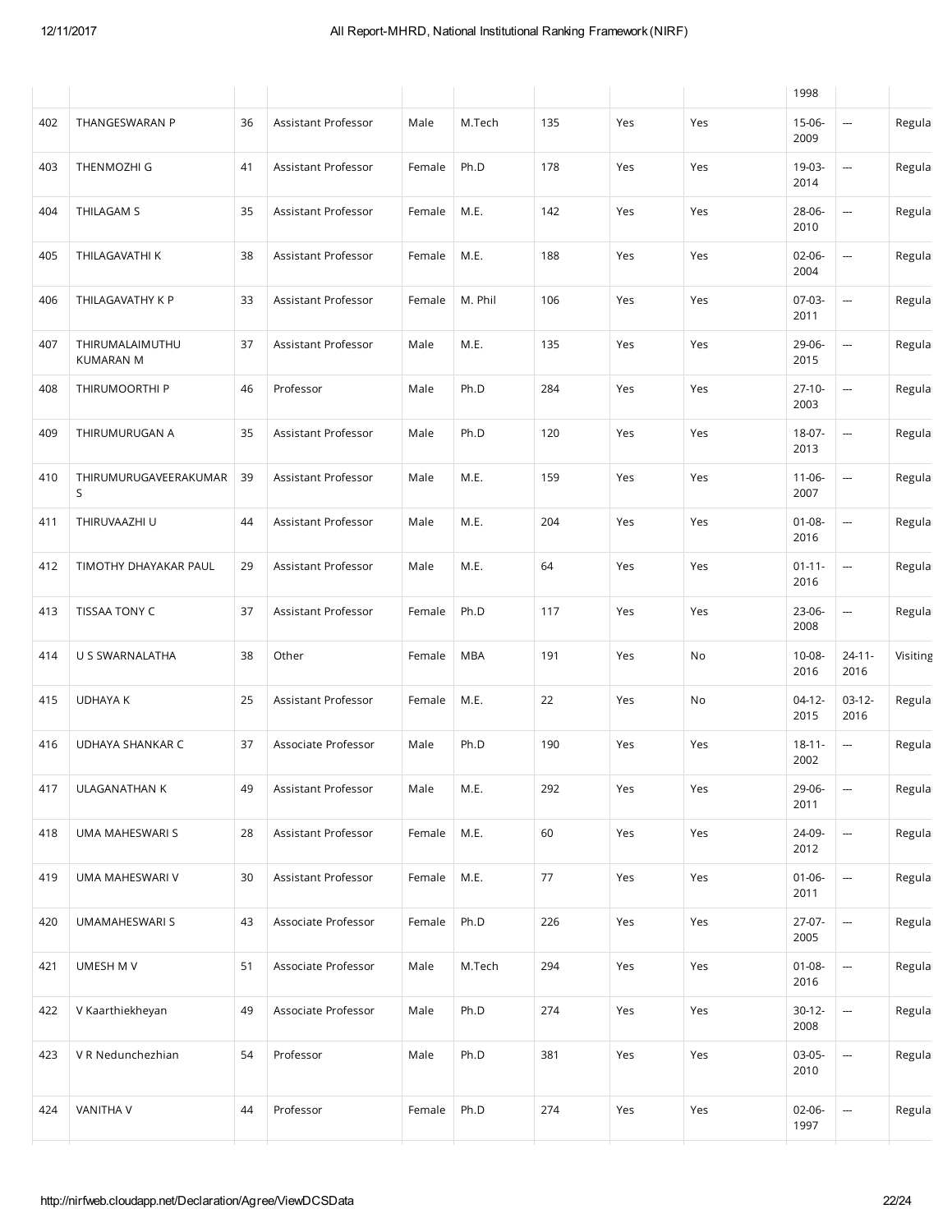| 425 | VARADARAJU R           | 56 | Assistant Professor | Male   | M.Tech  | 409 | Yes | Yes | 23-02-<br>2011      | $\overline{a}$           | Regula |
|-----|------------------------|----|---------------------|--------|---------|-----|-----|-----|---------------------|--------------------------|--------|
| 426 | VASANTHARAJ C          | 56 | Professor           | Male   | M.Tech  | 397 | Yes | Yes | 27-08-<br>2012      | ---                      | Regula |
| 427 | VASUKI A               | 49 | Professor           | Female | Ph.D    | 310 | Yes | Yes | 08-06-<br>1992      | ---                      | Regula |
| 428 | VEENA ABIRAMI B        | 39 | Assistant Professor | Female | M.E.    | 196 | No  | No  | $11-06-$<br>2007    | $20 - 06 -$<br>2016      | Regula |
| 429 | VEERA BHUVANESHWARI V  | 32 | Assistant Professor | Female | M.Tech  | 60  | Yes | Yes | $11-07-$<br>2016    | ---                      | Regula |
| 430 | VELMURUGAN C           | 38 | Professor           | Male   | Ph.D    | 182 | Yes | Yes | 03-06-<br>2002      | $\overline{\phantom{a}}$ | Regula |
| 431 | <b>VENKATESAN R</b>    | 46 | Professor           | Male   | Ph.D    | 282 | Yes | Yes | 13-06-<br>2016      | ---                      | Regula |
| 432 | <b>VIDYAVATHI R</b>    | 32 | Assistant Professor | Female | M. Phil | 121 | Yes | No  | 08-08-<br>2007      | 29-04-<br>2017           | Regula |
| 433 | VIGNESH DHANABALAN     | 28 | Assistant Professor | Male   | M.Tech  | 38  | Yes | No  | 22-06-<br>2015      | $11 - 11 -$<br>2016      | Regula |
| 434 | VIJAY ANAND K          | 34 | Assistant Professor | Male   | M.E.    | 95  | Yes | Yes | $24 - 11 -$<br>2014 | $\overline{\phantom{a}}$ | Regula |
| 435 | VIJAY PRAKASH J        | 45 | Associate Professor | Male   | Ph.D    | 253 | Yes | Yes | $12 - 05 -$<br>2014 |                          | Regula |
| 436 | <b>VIJAYANANDH R</b>   | 27 | Assistant Professor | Male   | M.E.    | 50  | Yes | Yes | $22-07-$<br>2013    | $\overline{\phantom{a}}$ | Regula |
| 437 | VIJETA IYER            | 34 | Assistant Professor | Female | Ph.D    | 125 | Yes | Yes | 13-06-<br>2016      | ---                      | Regula |
| 438 | Vijila Kennedy         | 51 | Professor           | Female | Ph.D    | 344 | Yes | Yes | $01-03-$<br>2011    | $\overline{\phantom{a}}$ | Regula |
| 439 | VIJILESH V             | 42 | Associate Professor | Male   | Ph.D    | 216 | Yes | Yes | $01 - 08 -$<br>2013 | ---                      | Regula |
| 440 | VIJYAPRABHA V          | 49 | Other               | Female | M. Phil | 314 | Yes | Yes | 02-09-<br>2010      | $\overline{\phantom{a}}$ | Regula |
| 441 | VIMAL E A              | 36 | Assistant Professor | Male   | Ph.D    | 158 | Yes | Yes | $12 - 07 -$<br>2004 | --                       | Regula |
| 442 | VINAYAGA MOORTHI M A   | 37 | Assistant Professor | Male   | M.E.    | 169 | Yes | Yes | $01-09-$<br>2016    | --                       | Regula |
| 443 | VINOHAR STEPHENRAPHEAL | 42 | Associate Professor | Male   | Ph.D    | 146 | Yes | Yes | 29-06-<br>2005      | $\overline{\phantom{a}}$ | Regula |
| 444 | VINOTH KUMAR N         | 35 | Assistant Professor | Male   | Ph.D    | 139 | No  | Yes | 03-07-<br>2017      | $\overline{\phantom{a}}$ | Regula |
| 445 | <b>VISHNU A</b>        | 28 | Assistant Professor | Male   | M.E.    | 61  | Yes | Yes | 09-06-<br>2014      | ---                      | Regula |
| 446 | VISWANATH J            | 31 | Assistant Professor | Male   | M.E.    | 62  | Yes | Yes | $16-07-$<br>2015    | ---                      | Regula |
| 447 | <b>VISWANATHAN T</b>   | 28 | Assistant Professor | Male   | M.E.    | 27  | Yes | Yes | 22-06-<br>2015      | ---                      | Regula |
| 448 | YAMUNATHANGAM D        | 28 | Assistant Professor | Female | M.E.    | 66  | Yes | Yes | 27-06-<br>2013      | --                       | Regula |